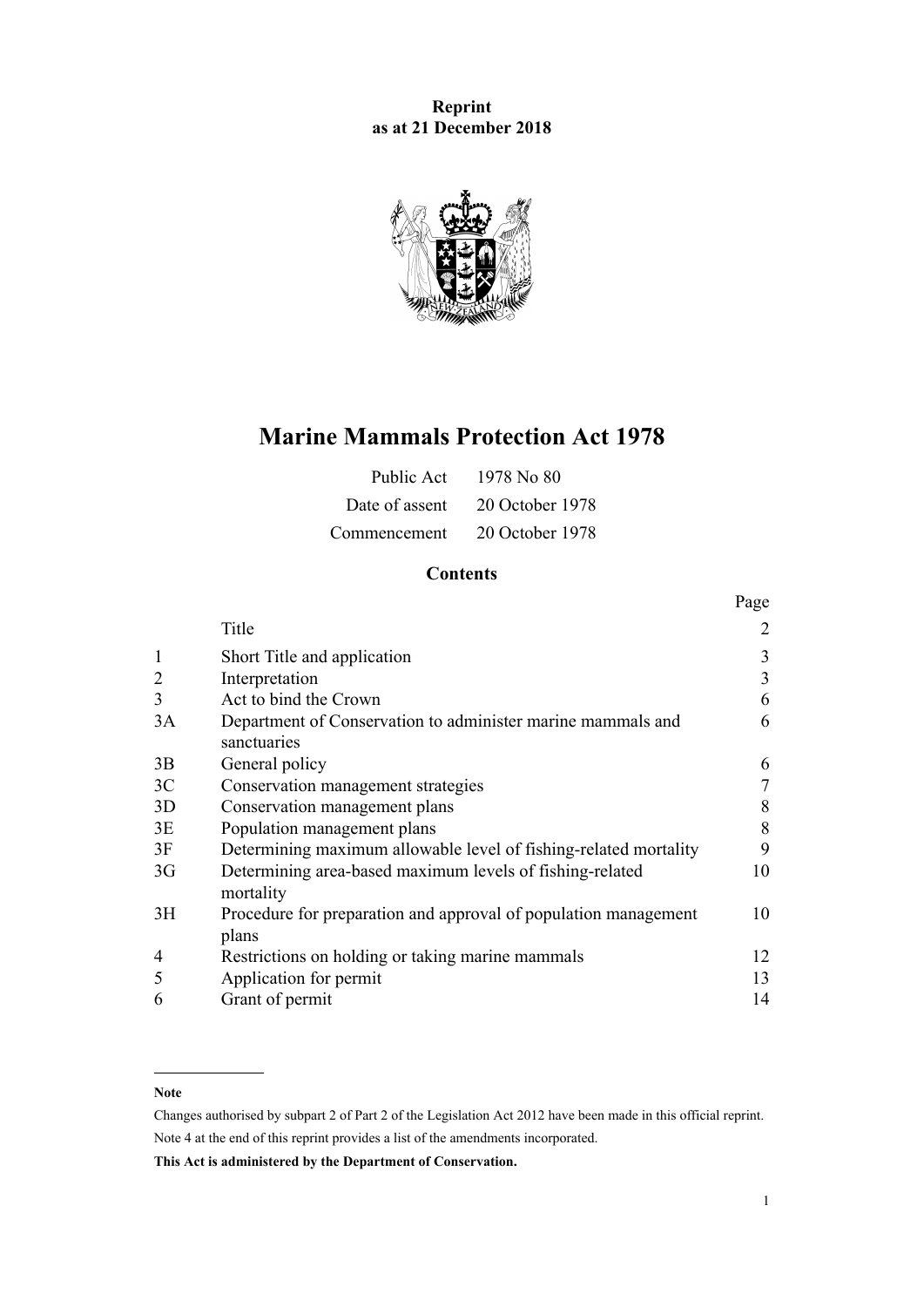<span id="page-1-0"></span>

|     | <b>Marine Mammals Protection Act 1978</b>                      | Reprinted as at<br>21 December 2018 |  |  |  |
|-----|----------------------------------------------------------------|-------------------------------------|--|--|--|
| 7   | Conditions of permit                                           | 15                                  |  |  |  |
| 8   | Register of marine mammal permits                              | 15                                  |  |  |  |
| 9   | Offence to take marine mammal without permit                   | 16                                  |  |  |  |
| 10  | Director-General to be notified of actions taken in respect of | 16                                  |  |  |  |
| 11  | marine mammals<br>Marine Mammals Officers                      | 17                                  |  |  |  |
| 12  | Officers to be provided with subsistence and accommodation     | 18                                  |  |  |  |
| 13  | Powers of search                                               | 18                                  |  |  |  |
| 14  | Officer may obtain warrant                                     | 19                                  |  |  |  |
| 15  | Officers, etc, protected from proceedings                      | 19                                  |  |  |  |
| 16  | Reporting of accidental death or injury                        | 20                                  |  |  |  |
| 17  | Purse seining                                                  | 21                                  |  |  |  |
| 18  | Treatment or disposal of sick or dead marine mammals           | 21                                  |  |  |  |
| 19  | Destruction of diseased captive marine mammals                 | 22                                  |  |  |  |
| 20  | No derogation from certain enactments                          | 22                                  |  |  |  |
| 21  | Advisory, research, and technical committees                   | 22                                  |  |  |  |
| 22  | Marine mammal sanctuaries                                      | 23                                  |  |  |  |
| 23  | Offences and penalties                                         | 24                                  |  |  |  |
| 23A | Penalties for offences committed for commercial gain or reward | 25                                  |  |  |  |
| 24  | Onus of proof in respect of certain offences                   | 26                                  |  |  |  |
| 25  | Proceedings in respect of offences                             | 26                                  |  |  |  |
| 26  | Defences in respect of certain offences                        | 26                                  |  |  |  |
| 26A | Sentence of community work                                     | 27                                  |  |  |  |
| 27  | Liability for causing officer to incur expense                 | 27                                  |  |  |  |
| 27A | Infringement offences                                          | 27                                  |  |  |  |
| 27B | Relationship between infringement offences and other offences  | 28                                  |  |  |  |
| 27C | Proceedings for infringement offences                          | 28                                  |  |  |  |
| 27D | Who may issue infringement notices                             | 28                                  |  |  |  |
| 27E | Infringement notices                                           | 29                                  |  |  |  |
| 27F | Reminder notices                                               | 29                                  |  |  |  |
| 27G | Forfeiture for infringement offence                            | 29                                  |  |  |  |
| 27H | Payment of infringement fees                                   | 30                                  |  |  |  |
| 27I | Penalties for infringement offences                            | 30                                  |  |  |  |
| 28  | Regulations                                                    | 30                                  |  |  |  |
| 29  | Costs of administering Act, receipts                           | 32                                  |  |  |  |
| 30  | Amendments, repeals, and revocations                           | 32                                  |  |  |  |
|     | <b>Schedule</b>                                                | 34                                  |  |  |  |
|     | <b>Enactments amended</b>                                      |                                     |  |  |  |

**An Act to make provision for the protection, conservation, and management of marine mammals within New Zealand and within New Zealand fisheries waters**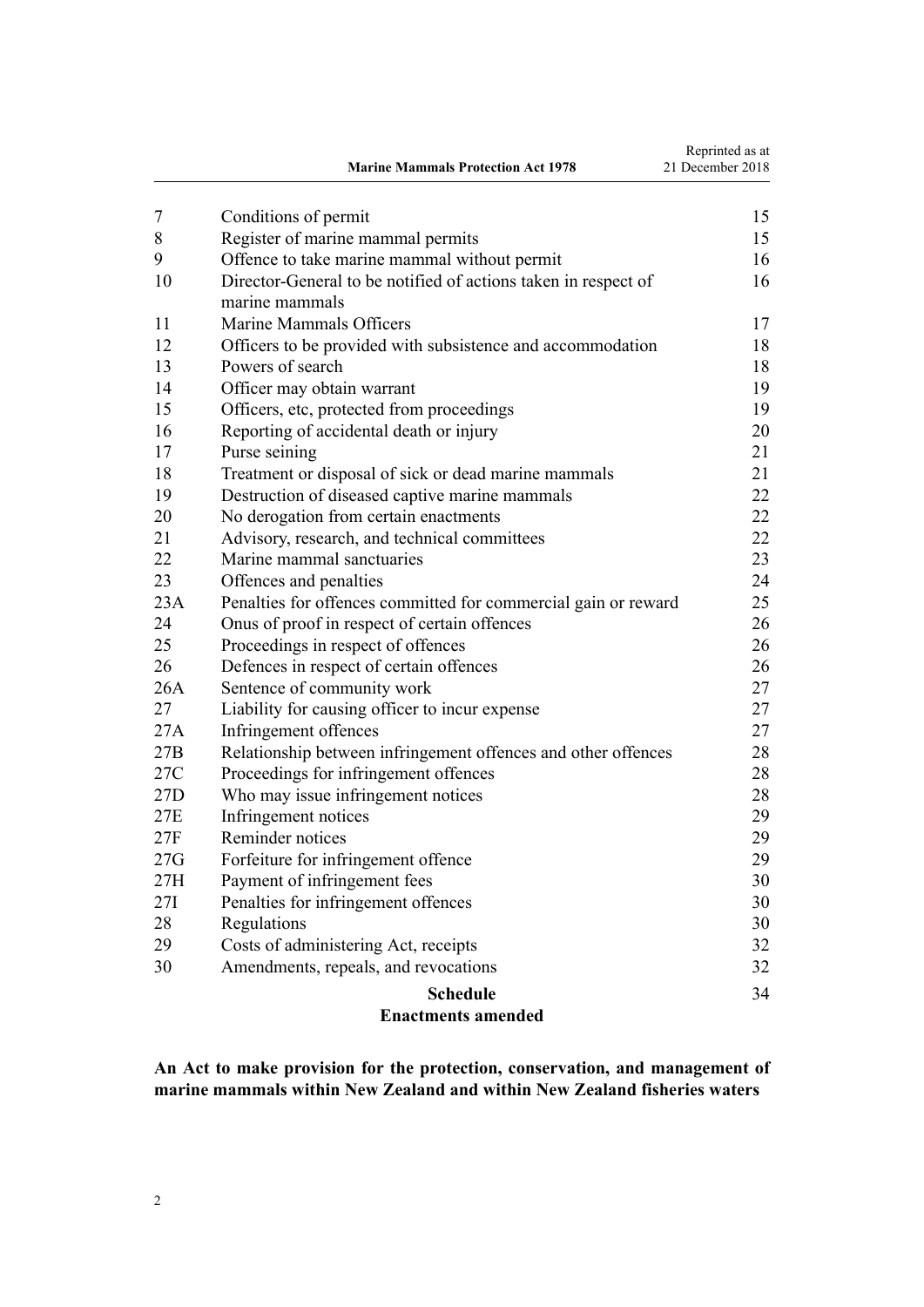## <span id="page-2-0"></span>**1 Short Title and application**

- (1) This Act may be cited as the Marine Mammals Protection Act 1978.
- (2) Nothing in this Act shall apply before 1 January 1979 with respect to any permit, licence, or permission issued or given pursuant to section 45 of the Fisheries Act 1908 or any other Act.
- (3) The provisions of this Act shall apply in respect of—
	- (a) any matter or thing done, to be done, or omitted to be done within New Zealand or New Zealand fisheries waters:
	- (b) any act or omission occurring on any New Zealand ship or aircraft, wherever that ship or aircraft may be:
	- (c) subject to [section 26\(2\),](#page-25-0) any act or omission by any person who is a New Zealand citizen, wherever that person may be.

## **2 Interpretation**

(1) In this Act, unless the context otherwise requires,—

**aircraft** has the same meaning as in [section 2](http://legislation.govt.nz/pdflink.aspx?id=DLM214692) of the Civil Aviation Act 1990

**approved** means approved by the Minister

**aquatic life** means any species of plant or animal life which, at any time in the life history of the species, must inhabit water; and includes seabirds (whether or not in an aquatic environment)

**Board** means a Conservation Board established under [section 6L](http://legislation.govt.nz/pdflink.aspx?id=DLM104213) of the Conservation Act 1987

**Conservation Authority** means the New Zealand Conservation Authority established under [section 6A](http://legislation.govt.nz/pdflink.aspx?id=DLM104086) of the Conservation Act 1987

**conservation management plan** means a conservation management plan approved under [section 3D](#page-7-0)

**conservation management strategy** means a conservation management strategy approved under [section 17F](http://legislation.govt.nz/pdflink.aspx?id=DLM104608) of the Conservation Act 1987

**Crown-owned land** means unoccupied land vested in Her Majesty and administered by a Minister of the Crown for the time being charged with the administration of the department of State that has control of the land

**Director-General** means the Director-General of Conservation

**fishing**—

- (a) means the catching, taking, or harvesting of fish, aquatic life, or seaweed; and
- (b) includes—
	- (i) any activity that may reasonably be expected to result in the catching, taking, or harvesting of fish, aquatic life, or seaweed; and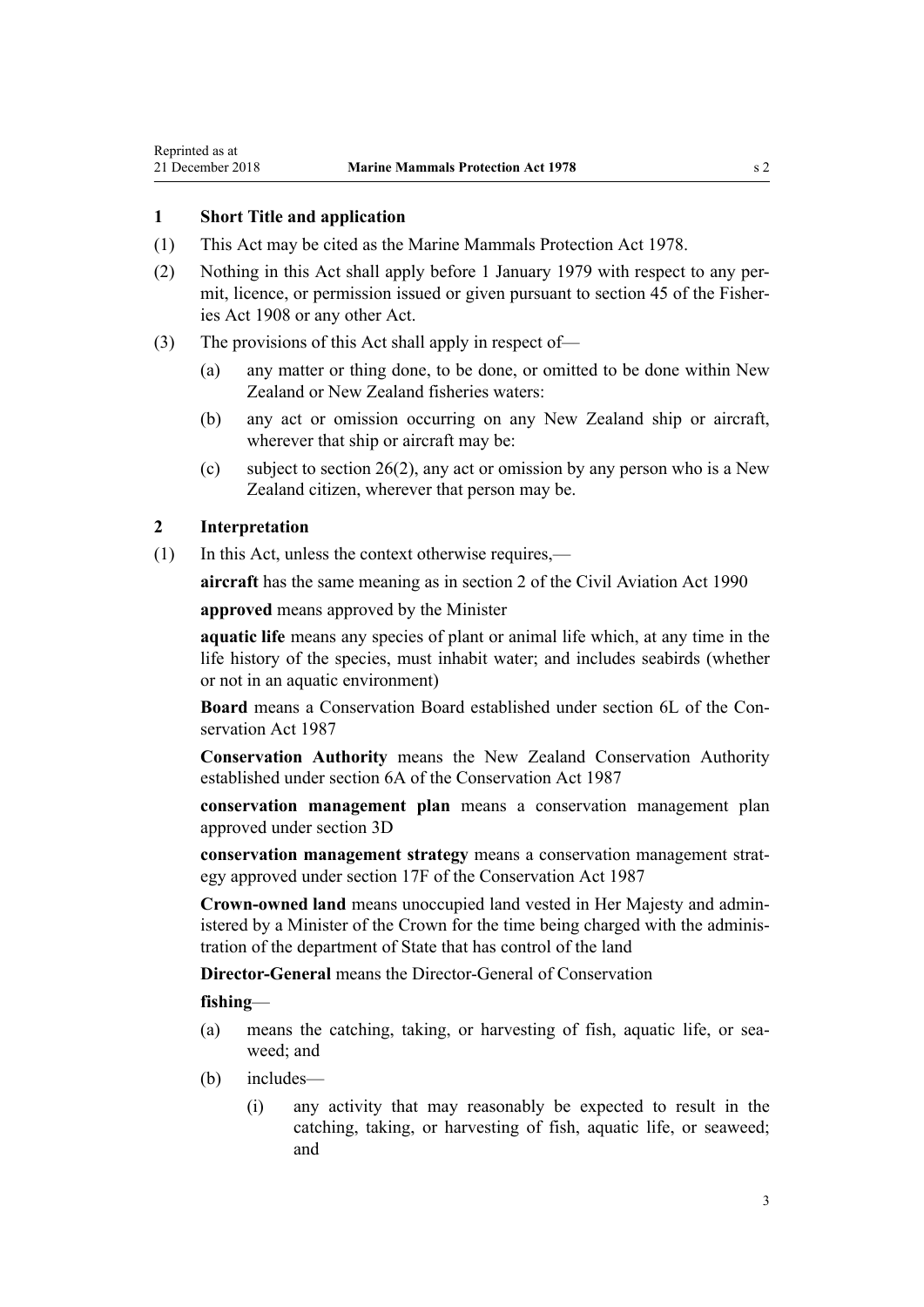(ii) any operation in support of or in preparation for any activities described in this definition

**fishing-related mortality** means the accidental death or incidental death of any marine mammal in the course of fishing

**hovercraft** means a machine designed to be supported in the atmosphere, wholly or partly by air expelled from the machine to form a cushion extending beneath the machine to the surface of any ground, water, or other portion of the earth's surface

**human-induced mortality** means the death of any marine mammal that can be attributed directly or indirectly to any human activity

**infringement fee**, in relation to an infringement offence, means the infringement fee for the offence prescribed in regulations made under this Act

**infringement offence** means—

- (a) an offence against [section 27A;](#page-26-0) or
- (b) an offence against regulations made under this Act that is declared by regulations to be an infringement offence

**international agreement** means any bilateral or multilateral treaty, convention, or agreement, to which New Zealand is a party, and any understanding concluded by the Government of New Zealand and the Government of any other country

**marine mammal** includes—

- (a) any mammal which is morphologically adapted to, or which primarily inhabits, any marine environment; and
- (b) all species of seal (*Pinnipedia*), whale, dolphin, and porpoise (*Cetacea*), and dugong and manatee (*Sirenia*); and
- (c) the progeny of any marine mammal; and
- (d) any part of any marine mammal

**Minister** means the Minister of Conservation

**New Zealand fisheries waters** has the same meaning as in [section 2\(1\)](http://legislation.govt.nz/pdflink.aspx?id=DLM394199) of the Fisheries Act 1996

**New Zealand ship** has the same meaning as in [section 2\(1\)](http://legislation.govt.nz/pdflink.aspx?id=DLM334667) of the Maritime Transport Act 1994

**officer** means a Marine Mammals Officer declared or appointed as such under [section 11](#page-16-0)

**permit** means a permit issued under this Act

**place** includes any building (not being a dwellinghouse), any land, and any waters

**population management plan** means a plan approved under [section 3E](#page-7-0)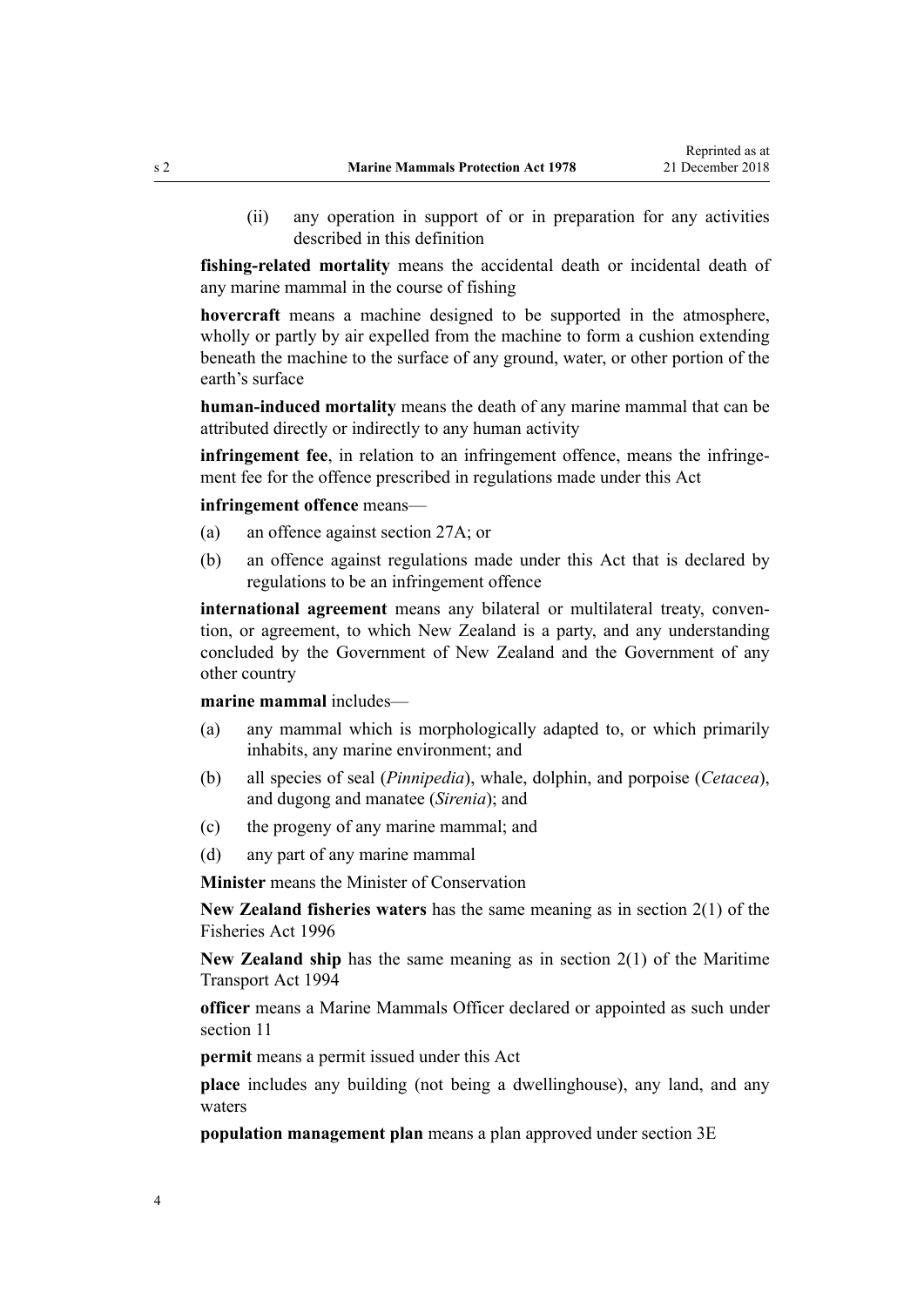**take** includes—

- (a) to take, catch, kill, injure, attract, poison, tranquillise, herd, harass, disturb, or possess:
- (b) to brand, tag, mark, or do any similar thing:
- (c) to flense, render down, or separate any part from a carcass:
- (d) to attempt to do any act specified in paragraph (a) or paragraph (b) or paragraph (c)

**threatened species** means any marine mammal that is for the time being declared by notice under subsection (3) to be a threatened species

**vessel** means any ship, boat, steamer, lighter, launch, raft, barge, punt, or ferry boat; and includes every description of vessel, whether used in navigation or in any way kept or used as a hulk or storeship or for any other purpose

**warranted officer** has the same meaning as in the [Conservation Act 1987.](http://legislation.govt.nz/pdflink.aspx?id=DLM103609)

- (2) For the purposes of this Act, a marine mammal shall be in the possession of any person when that person has, alone or jointly with any other person, possession of or control over the marine mammal, or possession of or control over any vessel, vehicle, aircraft, hovercraft, container, package, receptacle, or place in or on which the marine mammal is kept.
- (3) The Minister, after having regard to any relevant international standards and any relevant standards within New Zealand, may from time to time, by notice in the *Gazette*, declare any species of marine mammal to be a threatened species for the purposes of this Act.

Section 2(1) **aircraft**: substituted, on 1 February 1995, by [section 203](http://legislation.govt.nz/pdflink.aspx?id=DLM336920) of the Maritime Transport Act 1994 (1994 No 104).

Section 2(1) **aquatic life**: inserted, on 1 October 1996, by [section 316\(1\)](http://legislation.govt.nz/pdflink.aspx?id=DLM399975) of the Fisheries Act 1996 (1996 No 88).

Section 2(1) **Board**: inserted, on 10 April 1990, by [section 106](http://legislation.govt.nz/pdflink.aspx?id=DLM209173) of the Conservation Law Reform Act 1990 (1990 No 31).

Section 2(1) **Conservation Authority**: inserted, on 10 April 1990, by [section 106](http://legislation.govt.nz/pdflink.aspx?id=DLM209173) of the Conservation Law Reform Act 1990 (1990 No 31).

Section 2(1) **conservation management plan**: inserted, on 10 April 1990, by [section 106](http://legislation.govt.nz/pdflink.aspx?id=DLM209173) of the Conservation Law Reform Act 1990 (1990 No 31).

Section 2(1) **conservation management strategy**: inserted, on 10 April 1990, by [section 106](http://legislation.govt.nz/pdflink.aspx?id=DLM209173) of the Conservation Law Reform Act 1990 (1990 No 31).

Section 2(1) **Director-General**: substituted, on 1 April 1987, by [section 65\(1\)](http://legislation.govt.nz/pdflink.aspx?id=DLM106995) of the Conservation Act 1987 (1987 No 65).

Section 2(1) **fishing**: inserted, on 1 October 1996, by [section 316\(1\)](http://legislation.govt.nz/pdflink.aspx?id=DLM399975) of the Fisheries Act 1996 (1996 No 88).

Section 2(1) **fishing-related mortality**: inserted, on 1 October 1996, by [section 316\(1\)](http://legislation.govt.nz/pdflink.aspx?id=DLM399975) of the Fisheries Act 1996 (1996 No 88).

Section 2(1) **hovercraft**: substituted, on 1 February 1995, by [section 203](http://legislation.govt.nz/pdflink.aspx?id=DLM336920) of the Maritime Transport Act 1994 (1994 No 104).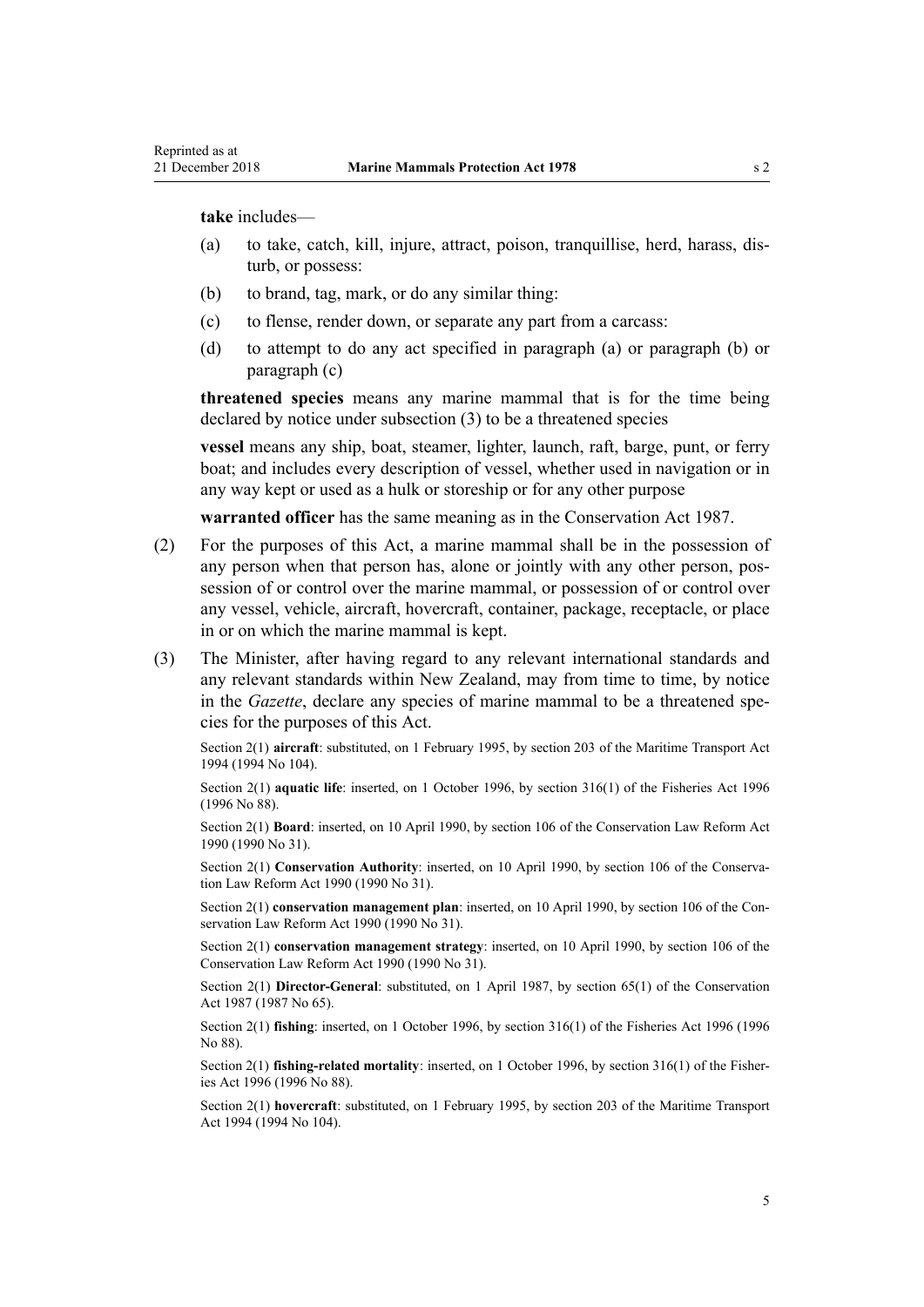<span id="page-5-0"></span>Section 2(1) **human-induced mortality**: inserted, on 1 October 1996, by [section 316\(1\)](http://legislation.govt.nz/pdflink.aspx?id=DLM399975) of the Fisheries Act 1996 (1996 No 88).

Section 2(1) **infringement fee**: inserted, on 21 December 2018, by [section 15](http://legislation.govt.nz/pdflink.aspx?id=DLM7116189) of the Conservation (Infringement System) Act 2018 (2018 No 61).

Section 2(1) **infringement offence**: inserted, on 21 December 2018, by [section 15](http://legislation.govt.nz/pdflink.aspx?id=DLM7116189) of the Conservation (Infringement System) Act 2018 (2018 No 61).

Section 2(1) **Inspector of Sea Fishing**: repealed, on 1 April 1987, by [section 65\(1\)](http://legislation.govt.nz/pdflink.aspx?id=DLM106995) of the Conservation Act 1987 (1987 No 65).

Section 2(1) **Minister**: amended, on 1 April 1987, by [section 65\(1\)](http://legislation.govt.nz/pdflink.aspx?id=DLM106995) of the Conservation Act 1987 (1987 No 65).

Section 2(1) **New Zealand fisheries waters**: amended, on 1 October 1996, by [section 316\(1\)](http://legislation.govt.nz/pdflink.aspx?id=DLM399975) of the Fisheries Act 1996 (1996 No 88).

Section 2(1) **New Zealand ship**: substituted, on 1 February 1995, by [section 203](http://legislation.govt.nz/pdflink.aspx?id=DLM336920) of the Maritime Transport Act 1994 (1994 No 104).

Section 2(1) **population management plan**: inserted, on 1 October 1996, by [section 316\(1\)](http://legislation.govt.nz/pdflink.aspx?id=DLM399975) of the Fisheries Act 1996 (1996 No 88).

Section 2(1) **Registrar**: repealed, on 1 April 1987, by [section 65\(1\)](http://legislation.govt.nz/pdflink.aspx?id=DLM106995) of the Conservation Act 1987 (1987 No 65).

Section 2(1) **threatened species**: inserted, on 1 October 1996, by [section 316\(1\)](http://legislation.govt.nz/pdflink.aspx?id=DLM399975) of the Fisheries Act 1996 (1996 No 88).

Section 2(1) **warranted officer**: added, on 1 April 1987, by [section 65\(1\)](http://legislation.govt.nz/pdflink.aspx?id=DLM106995) of the Conservation Act 1987 (1987 No 65).

Section 2(3): added, on 1 October 1996, by [section 316\(1\)](http://legislation.govt.nz/pdflink.aspx?id=DLM399975) of the Fisheries Act 1996 (1996 No 88).

## **3 Act to bind the Crown**

This Act shall bind the Crown.

## **3A Department of Conservation to administer marine mammals and sanctuaries**

The Department of Conservation shall administer and manage marine mammals and marine mammal sanctuaries in accordance with—

- (a) any statements of general policy approved under section 3B; and
- (b) any conservation management strategy and any conservation management plan for the time being in force for the area concerned.

Section 3A: inserted, on 10 April 1990, by [section 107](http://legislation.govt.nz/pdflink.aspx?id=DLM209182) of the Conservation Law Reform Act 1990 (1990 No 31).

## **3B General policy**

- (1) The Minister may approve statements of general policy for the implementation of this Act in any area or areas; and may from time to time amend any such statement in the light of changing circumstances or increased knowledge.
- (2) Nothing in any such general policy shall derogate from any provision in this Act or any other Act.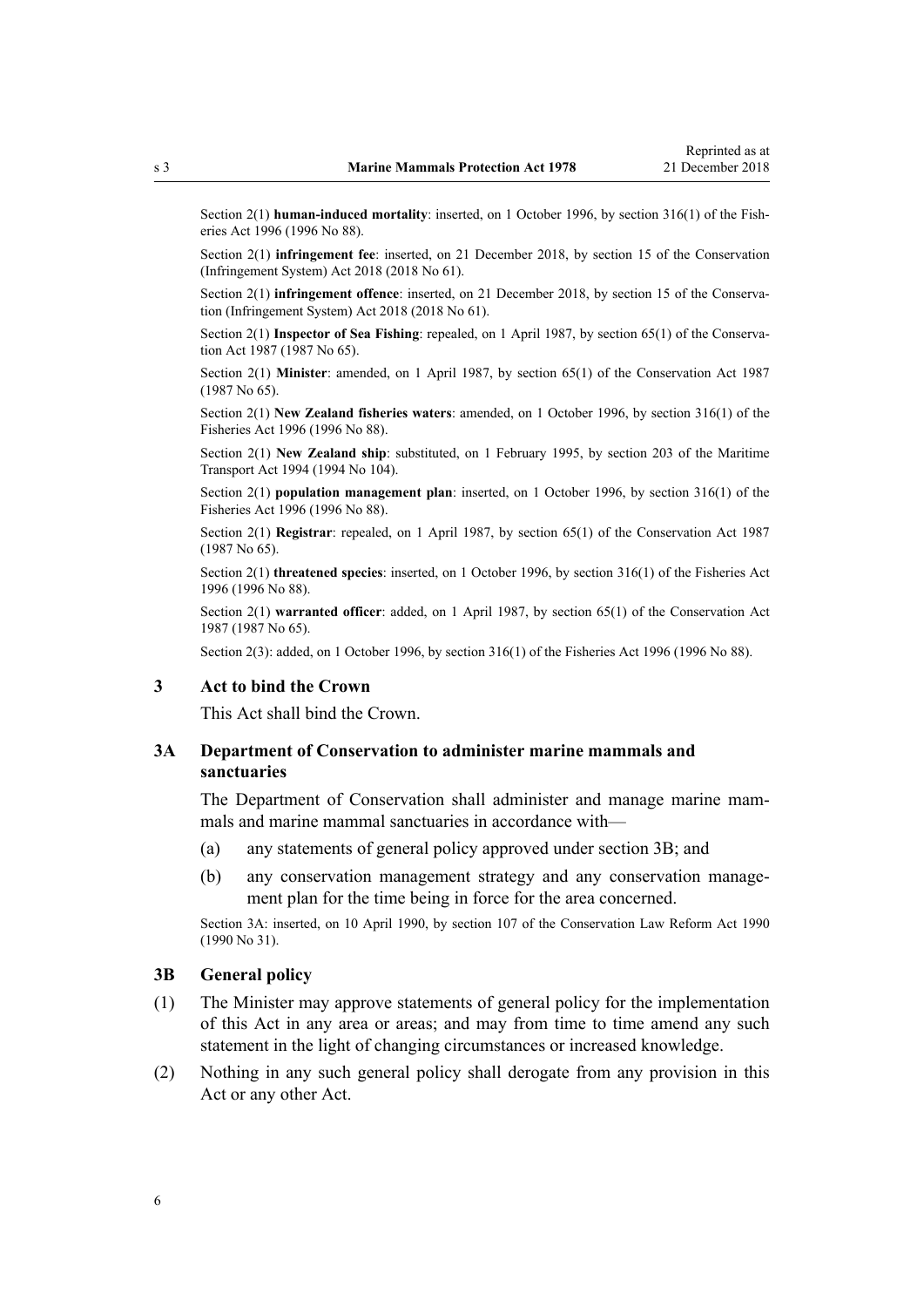- (3) For the purposes of this section, [sections 17B](http://legislation.govt.nz/pdflink.aspx?id=DLM104294) (except subsections (1) and (2)) and [17N](http://legislation.govt.nz/pdflink.aspx?id=DLM104629) of the Conservation Act 1987 shall, with any necessary modifications, apply with respect to such general policies, subject to the following provisions:
	- (a) in addition to the consultation required by section  $17B(3)(a)$  of that Act, the Director-General shall also consult the responsible chief executive, the Secretary for Transport, and the Secretary for the Environment before preparing any such policy:
	- (b) as soon as practicable after a draft policy is prepared under [section](http://legislation.govt.nz/pdflink.aspx?id=DLM104294) [17B\(3\)](http://legislation.govt.nz/pdflink.aspx?id=DLM104294) of that Act, the Director-General shall send a copy of it to each of the persons referred to in paragraph (a) of this subsection:
	- (c) before sending a draft policy to the Conservation Authority, the Director-General shall consider any comments made by the persons referred to in paragraph (a).

Section 3B: inserted, on 10 April 1990, by [section 107](http://legislation.govt.nz/pdflink.aspx?id=DLM209182) of the Conservation Law Reform Act 1990 (1990 No 31).

Section  $3B(3)(a)$ : amended, on 1 July 1995, pursuant to section  $6(1)(a)$  of the Ministry of Agriculture and Fisheries (Restructuring) Act 1995 (1995 No 31).

## **3C Conservation management strategies**

<span id="page-6-0"></span>Reprinted as at

- (1) Every conservation management strategy shall establish objectives for the integrated management of marine mammals under this Act.
- (2) For the purposes of this section, the following provisions shall apply in addition to those in [section 17F](http://legislation.govt.nz/pdflink.aspx?id=DLM104608) of the Conservation Act 1987:
	- (a) in addition to the consultation required by section  $17F(a)$  of that Act, the Director-General shall consult the responsible chief executive, the Secretary for Transport, and all regional councils within the meaning of the [Local Government Act 2002](http://legislation.govt.nz/pdflink.aspx?id=DLM170872) that are affected:
	- (b) in addition to the notification required by section  $17F(a)$  of that Act, the Director-General shall also send a copy of the draft strategy to the responsible chief executive and the Secretary for Transport:
	- (c) before sending the strategy to the Boards affected, the Director-General shall consider any comments made by the responsible chief executive, the Secretary for Transport, and all such regional councils that are affected.

Section 3C: inserted, on 10 April 1990, by [section 107](http://legislation.govt.nz/pdflink.aspx?id=DLM209182) of the Conservation Law Reform Act 1990 (1990 No 31).

Section 3C(2)(a): amended, on 1 July 2003, by [section 262](http://legislation.govt.nz/pdflink.aspx?id=DLM174088) of the Local Government Act 2002 (2002) No 84).

Section 3C(2)(a): amended, on 1 July 1995, pursuant to [section 6\(1\)\(a\)](http://legislation.govt.nz/pdflink.aspx?id=DLM366838) of the Ministry of Agriculture and Fisheries (Restructuring) Act 1995 (1995 No 31).

Section  $3C(2)(b)$ : amended, on 1 July 1995, pursuant to section  $6(1)(a)$  of the Ministry of Agriculture and Fisheries (Restructuring) Act 1995 (1995 No 31).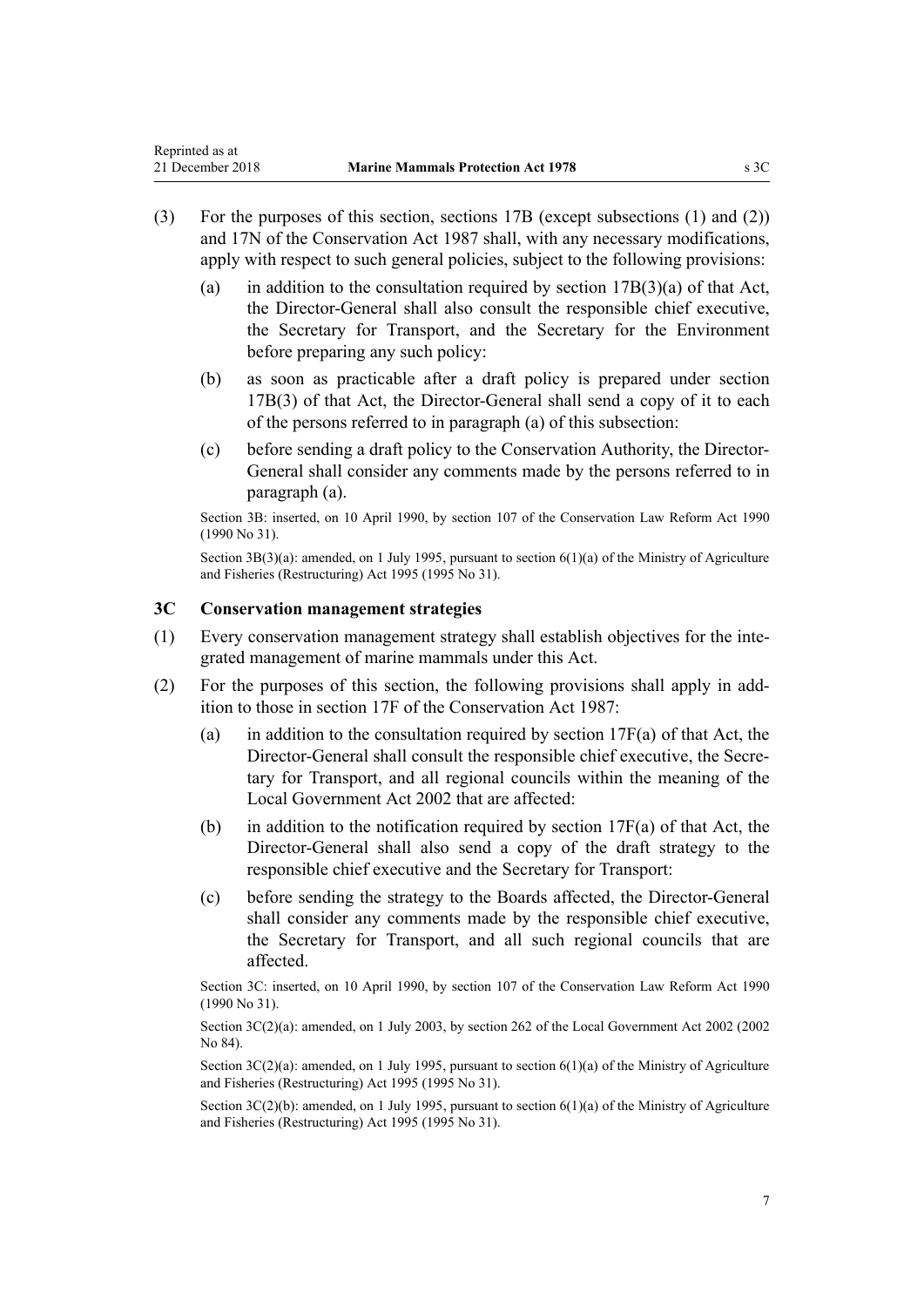<span id="page-7-0"></span>Section 3C(2)(c): amended, on 1 July 2003, by [section 262](http://legislation.govt.nz/pdflink.aspx?id=DLM174088) of the Local Government Act 2002 (2002) No 84).

Section 3C(2)(c): amended, on 1 July 1995, pursuant to [section 6\(1\)\(a\)](http://legislation.govt.nz/pdflink.aspx?id=DLM366838) of the Ministry of Agriculture and Fisheries (Restructuring) Act 1995 (1995 No 31).

#### **3D Conservation management plans**

- (1) The purpose of a conservation management plan under this section is to establish objectives for the management of a marine mammal sanctuary or sanctuaries.
- (2) For the purposes of this section, [sections 17E](http://legislation.govt.nz/pdflink.aspx?id=DLM104603) (except subsections (1), (4), (6), and (7)), [17G](http://legislation.govt.nz/pdflink.aspx?id=DLM104611), [17H,](http://legislation.govt.nz/pdflink.aspx?id=DLM104613) [17I](http://legislation.govt.nz/pdflink.aspx?id=DLM104615), and [17N](http://legislation.govt.nz/pdflink.aspx?id=DLM104629) of the Conservation Act 1987 shall, with any necessary modifications, apply with respect to conservation management plans under this section, subject to the following provisions:
	- (a) in addition to the consultation required by section  $17F(a)$  of that Act (as applied by section  $17G(1)$  of that Act), the Director-General shall also consult the responsible chief executive, the Secretary for Transport, and all regional councils within the meaning of the [Local Government Act](http://legislation.govt.nz/pdflink.aspx?id=DLM170872) [2002](http://legislation.govt.nz/pdflink.aspx?id=DLM170872) that are affected:
	- (b) in addition to the notification required by section  $17F(a)$  of that Act (as so applied), the Director-General shall also send a copy of the draft plan to the responsible chief executive, the Secretary for Transport, and all such affected regional councils:
	- (c) before sending the plans to the Boards affected, the Director-General shall consider any comments made by the responsible chief executive, the Secretary for Transport, and all such regional councils that are affected.

Section 3D: inserted, on 10 April 1990, by [section 107](http://legislation.govt.nz/pdflink.aspx?id=DLM209182) of the Conservation Law Reform Act 1990 (1990 No 31).

Section 3D(2): amended, on 25 November 1994, by section 2 of the Marine Mammals Protection Amendment Act 1994 (1994 No 111).

Section 3D(2)(a): amended, on 1 July 2003, by [section 262](http://legislation.govt.nz/pdflink.aspx?id=DLM174088) of the Local Government Act 2002 (2002 No 84).

Section  $3D(2)(a)$ : amended, on 1 July 1995, pursuant to section  $6(1)(a)$  of the Ministry of Agriculture and Fisheries (Restructuring) Act 1995 (1995 No 31).

Section 3D(2)(b): amended, on 1 July 1995, pursuant to [section 6\(1\)\(a\)](http://legislation.govt.nz/pdflink.aspx?id=DLM366838) of the Ministry of Agriculture and Fisheries (Restructuring) Act 1995 (1995 No 31).

Section 3D(2)(c): amended, on 1 July 2003, by [section 262](http://legislation.govt.nz/pdflink.aspx?id=DLM174088) of the Local Government Act 2002 (2002) No 84).

Section  $3D(2)(c)$ : amended, on 1 July 1995, pursuant to section  $6(1)(a)$  of the Ministry of Agriculture and Fisheries (Restructuring) Act 1995 (1995 No 31).

#### **3E Population management plans**

(1) The Minister may from time to time approve a population management plan in respect of 1 or more species, being threatened species or other species of mar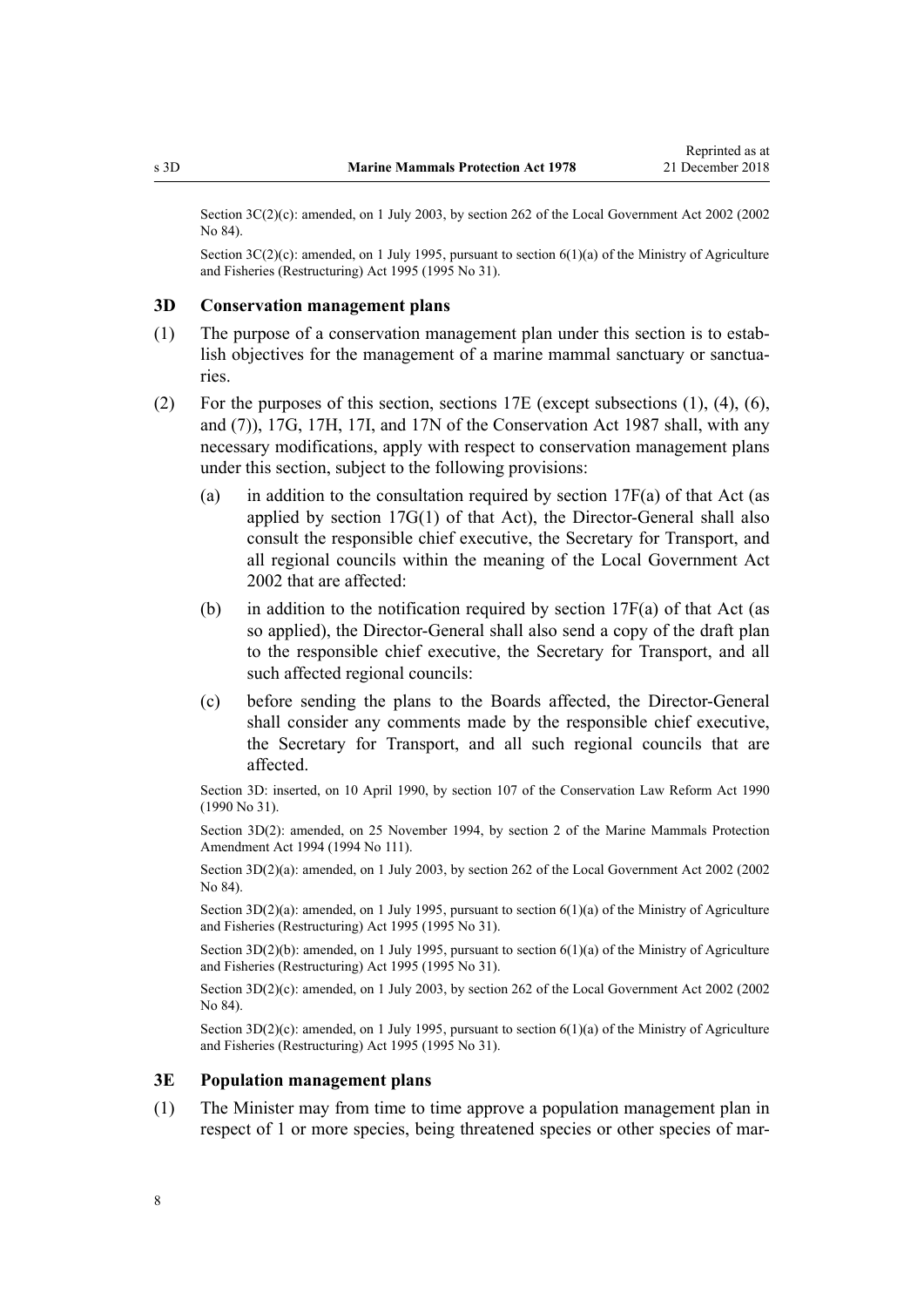<span id="page-8-0"></span>ine mammal, containing all or any of the following matters in respect of each species:

- (a) an assessment of the biology and status of the species:
- (b) an assessment of any known fisheries interaction with the species:
- (c) an assessment of the degree of risk caused by fishing-related mortality and other human-induced sources of mortality to the species, whether within New Zealand fisheries waters or elsewhere within the range of the species:
- (d) an estimate of the range of human-induced mortality for the species which would allow the criteria specified in section 3F to be met:
- (e) an estimate of the range of fishing-related mortality for the species which would allow the criteria specified in section 3F to be met:
- (f) the maximum allowable level of fishing-related mortality for the species, in New Zealand fisheries waters, which would allow the criteria specified in section 3F to be met:
- (g) subject to [section 3G](#page-9-0), if a level has been set under paragraph (f), the maximum allowable level of fishing-related mortality for the species, in specified areas within New Zealand fisheries waters:
- (h) recommendations to the Minister of Fisheries on measures to mitigate the fishing-related mortality of the species:
- (i) recommendations to the Minister of Fisheries on the standard of information to be collected on fishing-related mortality.
- (2) In the case of any marine mammals ranging outside New Zealand fisheries waters, the maximum allowable level of fishing-related mortality set under paragraph (f) or paragraph (g) of subsection (1) shall be based on a fair and equitable consideration of the proportion that the estimated fishing-related mortality of marine mammals within those waters bears to the total estimated mortality of marine mammals in all waters (including waters outside New Zealand fisheries waters).

Section 3E: inserted, on 1 October 1996, by [section 316\(1\)](http://legislation.govt.nz/pdflink.aspx?id=DLM399975) of the Fisheries Act 1996 (1996 No 88).

## **3F Determining maximum allowable level of fishing-related mortality**

In determining the maximum allowable level of fishing-related mortality for threatened species or any other marine mammals under section  $3E(1)(f)$ , the Minister,—

- (a) in the case of any threatened species, shall determine a level of fishingrelated mortality which should allow the species to achieve non-threatened status as soon as reasonably practicable, and in any event within a period not exceeding 20 years:
- (b) in the case of any other marine mammal, shall determine a level of fishing-related mortality which should neither cause a net reduction in the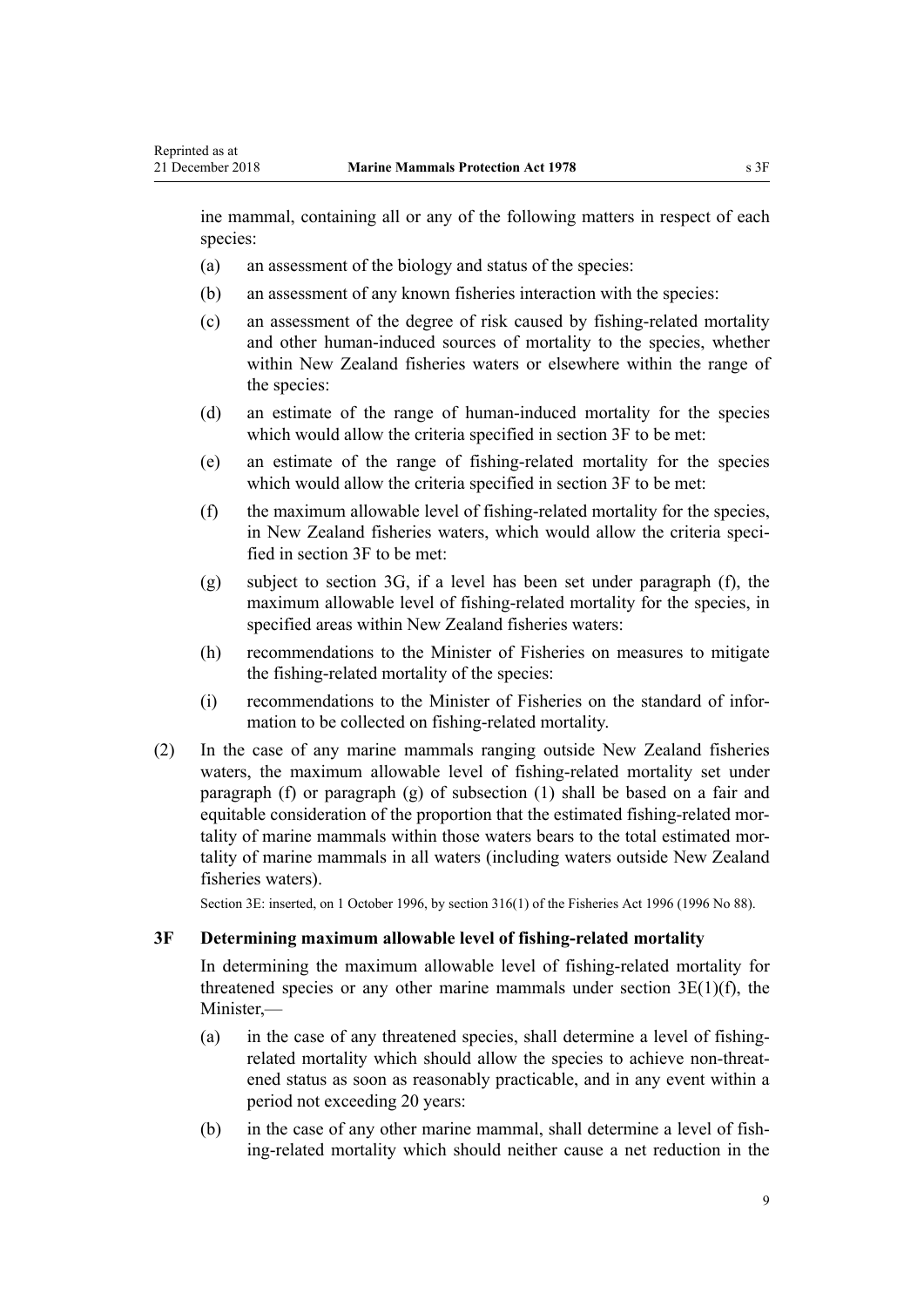<span id="page-9-0"></span>size of the population nor seriously threaten the reproductive capacity of the species.

Section 3F: inserted, on 1 October 1996, by [section 316\(1\)](http://legislation.govt.nz/pdflink.aspx?id=DLM399975) of the Fisheries Act 1996 (1996 No 88).

## **3G Determining area-based maximum levels of fishing-related mortality**

- (1) Area-based limits set under section  $3E(1)(g)$  shall be set only—
	- (a) for populations of threatened species that are geographically or genetically discrete; and
	- (b) for areas corresponding to areas having effect under the [Fisheries Act](http://legislation.govt.nz/pdflink.aspx?id=DLM394191) [1996](http://legislation.govt.nz/pdflink.aspx?id=DLM394191) as fisheries management areas or quota management areas.
- (2) In setting any area-based limit for a threatened species under section  $3E(1)(g)$ , the Minister shall determine a level of fishing-related mortality for a discrete population referred to in subsection (1) which should neither cause a net reduction in the size of the population nor seriously threaten the reproductive capacity of that population.

Section 3G: inserted, on 1 October 1996, by [section 316\(1\)](http://legislation.govt.nz/pdflink.aspx?id=DLM399975) of the Fisheries Act 1996 (1996 No 88).

#### **3H Procedure for preparation and approval of population management plans**

- (1) Population management plans shall be prepared and approved as follows:
	- (a) the Director-General shall prepare every population management plan in consultation with every Conservation Board and with such persons as the Director-General considers are representative of those classes of persons interested in the plan, including such persons or organisations as the Director-General considers are representative of Maori, environmental interests, commercial interests, and recreational interests:
	- (b) the Director-General shall then publish notice of the draft plan at least once in each of the daily newspapers published in Auckland, Wellington, Christchurch, and Dunedin, respectively:
	- (c) every notice under paragraph (b) shall—
		- (i) state that the draft plan is available for inspection at the places and times specified in the notice; and
		- (ii) call upon persons or organisations interested to lodge with the Director-General submissions on the draft before the date specified for the purpose in the notice, being a date not less than 40 working days after the date of the publication of the notice; and
		- (iii) require any person who wishes to be heard in support of the person's submission to so advise the Director-General:
	- (d) any person or organisation may make written submissions to the Director-General on any draft plan, at the place and before the date specified for the purpose in the notice: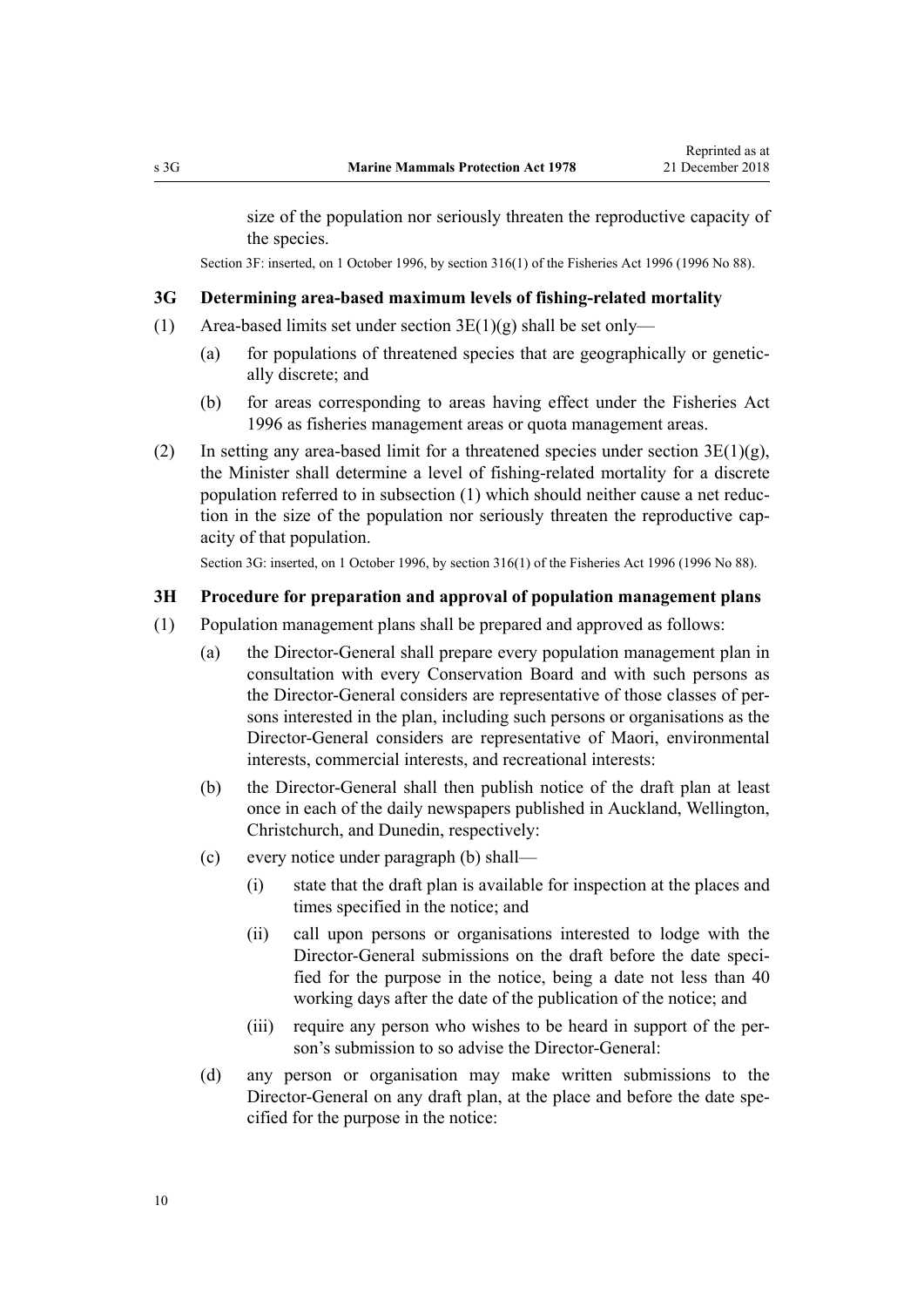Reprinted as at

- (e) from the time of publication of a draft plan until public opinion on it has been made known to the Director-General, he or she shall make the draft available for public inspection during normal office hours, in such places and quantities as are likely to encourage public participation in the development of the proposal:
- (f) the Director-General shall give every person or organisation who or which, in making submissions on the draft, asked to be heard in support of his or her or its comments a reasonable opportunity of appearing before the Director-General or the Director-General's representative or representatives:
- (g) the Director-General, or his or her representative or representatives, may hear submissions from any other person or organisation consulted on the draft:
- (h) the Director-General shall prepare a summary of the submissions received on the draft and public opinion made known on the draft:
- (i) after considering such submissions and public opinion, the Director-General may revise the draft:
- (j) the Director-General shall send to the Minister of Fisheries and to the New Zealand Conservation Authority a copy of the summary prepared under paragraph (h) together with a copy of the draft plan:
- (k) the New Zealand Conservation Authority shall consider the summary of submissions and the draft plan and send to the Minister and the Director-General any comments on the draft:
- (l) the Director-General, after having regard to any comments received under paragraph (k),—
	- (i) may amend the draft:
	- (ii) shall send to the Minister the summary prepared under paragraph (h) together with a copy of the draft plan:
- (m) after having regard to—
	- (i) the provisions of [sections 3E](#page-7-0), [3F,](#page-8-0) and [3G](#page-9-0); and
	- (ii) all submissions made on the draft plan; and
	- (iii) such other matters as the Minister considers relevant,—

the Minister may approve the plan subject to the concurrence of the Minister of Fisheries and refer it to that Minister for concurrence:

- (n) the Minister of Fisheries may concur with the draft plan after having regard to the impacts of implementing the maximum allowable level of fishing-related mortality on commercial fishing and such other matters as that Minister considers relevant:
- (o) the Minister, with the concurrence of the Minister of Fisheries, may approve the plan: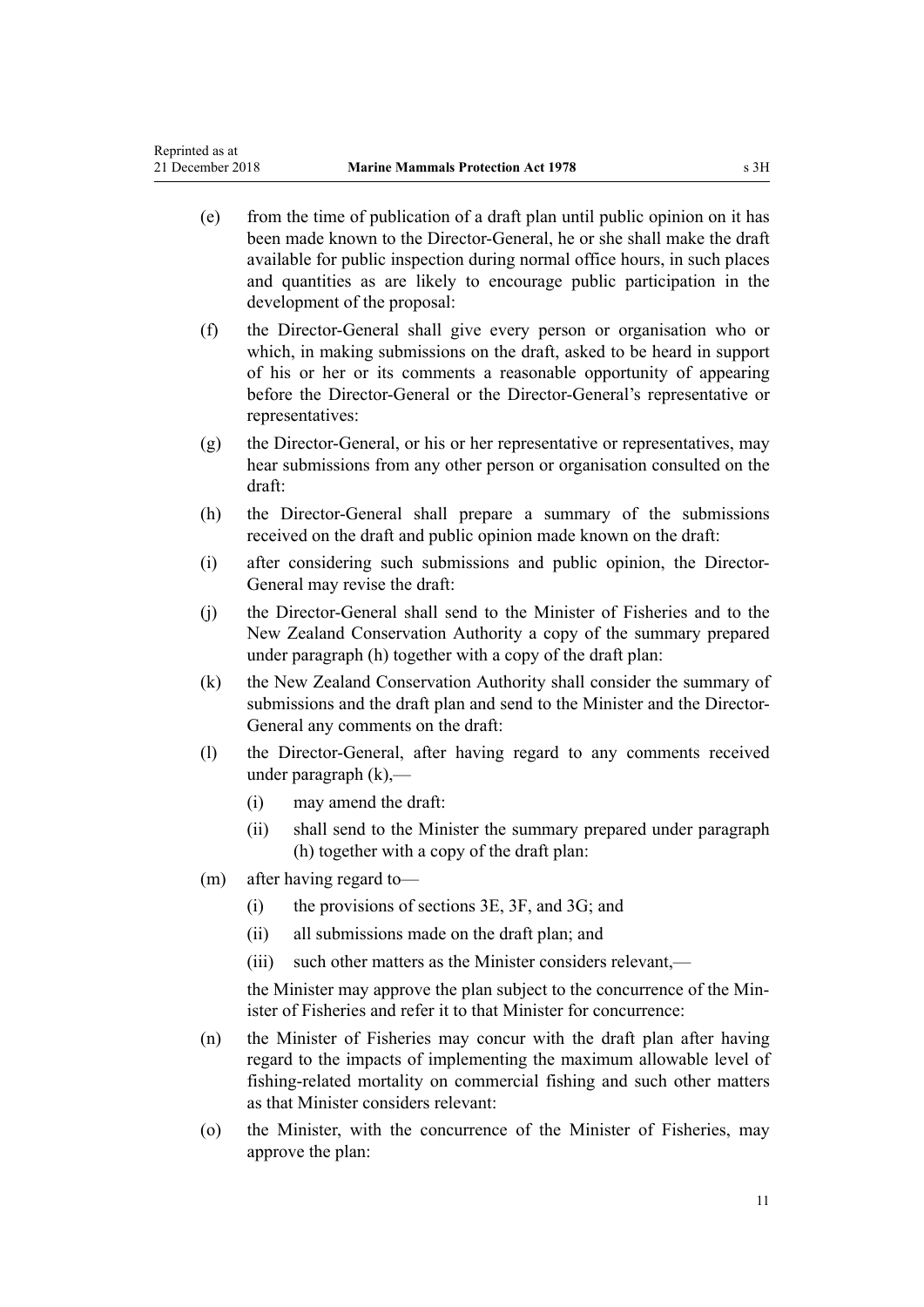- <span id="page-11-0"></span>(p) the approved plan shall be available for public inspection at the head office of the Department of Conservation at such times as may be specified in the notice given in respect of the plan under subsection (2).
- (2) The Director-General shall, by notice in the *Gazette*, specify—
	- (a) the species to which the approved plan relates; and
	- (b) the maximum allowable level of fishing-related mortality specified in the approved plan; and
	- (c) the times at which the approved plan is available for public inspection at the head office of the Department of Conservation.
- (3) Any approved plan may be amended, and paragraph (a) and paragraphs (l) to (p) of subsection (1) and subsection (2) shall apply to every such amendment with any necessary modifications.

Section 3H: inserted, on 1 October 1996, by [section 316\(1\)](http://legislation.govt.nz/pdflink.aspx?id=DLM399975) of the Fisheries Act 1996 (1996 No 88). Section 3H(1)(o): inserted, on 23 June 1998, by [section 36](http://legislation.govt.nz/pdflink.aspx?id=DLM427273) of the Fisheries (Remedial Issues) Amendment Act 1998 (1998 No 67).

#### **4 Restrictions on holding or taking marine mammals**

- (1) Notwithstanding anything in any other enactment, but subject to this Act, no person shall—
	- (a) hold a marine mammal in captivity; or
	- (b) take any marine mammal, whether alive or dead, in or from its natural habitat or in or from any other place—

without first obtaining a permit to do so from the Minister or from any person or persons authorised in that behalf by the Minister.

- (1A) The Minister may from time to time, by notice in the *Gazette*, prescribe criteria and standards in respect of any kind of permit referred to in subsection (1); and the prescribed criteria and standards shall be deemed to form part of permits of that kind and shall be complied with accordingly.
- (2) Subject to [section 5\(3\)](#page-12-0) and to any regulations made under [section 28](#page-29-0), no person shall import into New Zealand or export from New Zealand any marine mammal or marine mammal product except pursuant to a permit issued under this Act.
- (3) Nothing in subsection (2) shall apply with respect to any whale product the subject of an order made under [section 96](http://legislation.govt.nz/pdflink.aspx?id=DLM7039309) of the Customs and Excise Act 2018.
- (4) *[Repealed]*
- (5) A permit shall not be required—
	- (a) by any person who finds or collects bones, teeth, ivory, or ambergris that have already separated naturally from a marine mammal if that person, as soon as practicable, notifies the Director-General or an officer of the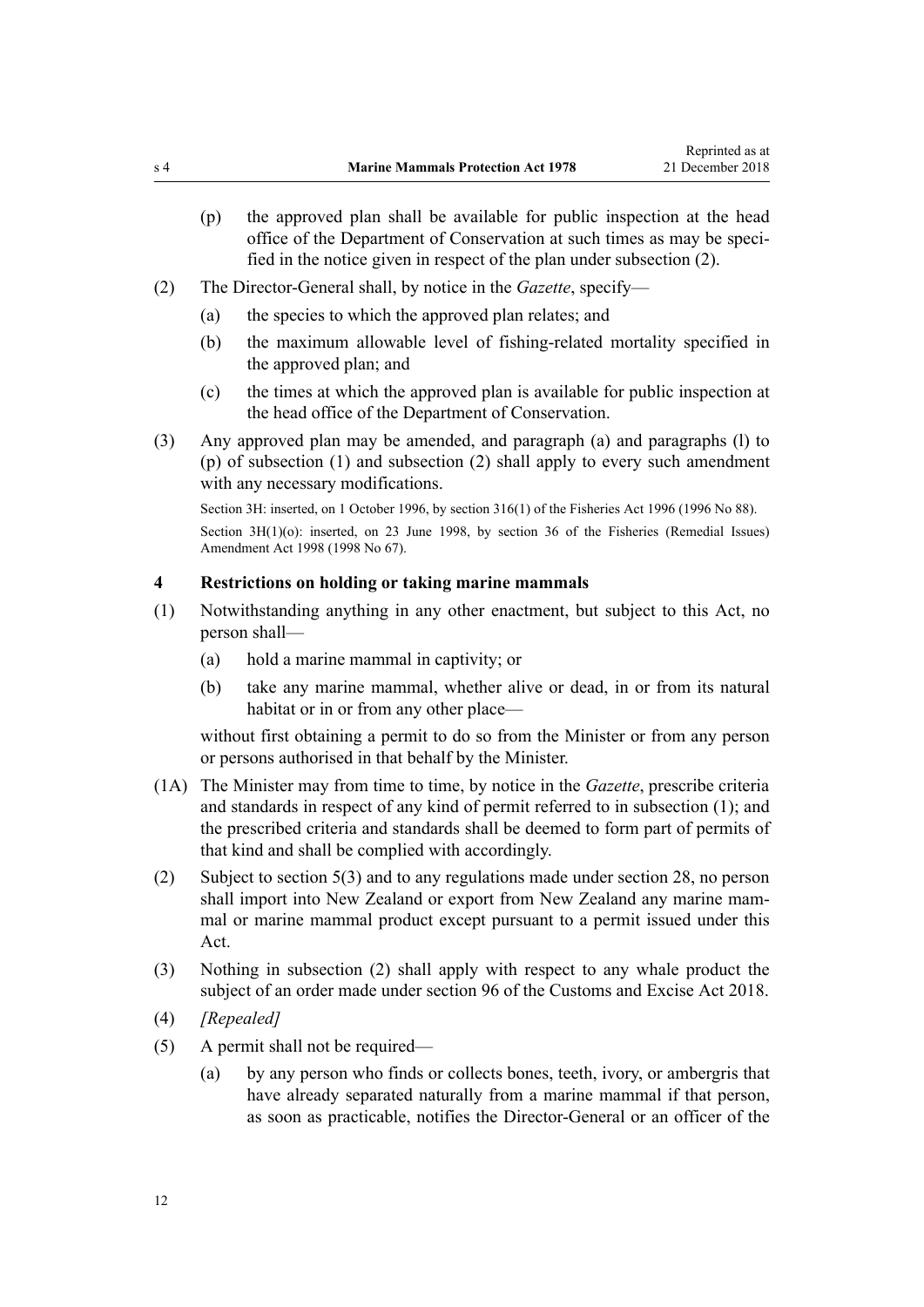<span id="page-12-0"></span>find, and gives details of the time, place, and circumstances under which the find was made:

- (b) by any person who finds any dead marine mammal or part of one and, if authorised to do so by an officer and acting pursuant to his directions, sends the mammal or part to the Department of Conservation or to any approved research establishment, laboratory, or public museum:
- (c) by any person taking from or bringing into New Zealand any marine mammal product, being an ornament or an item for personal use or adornment made wholly or principally from any part or parts of a marine mammal, if the marine mammal product accompanies that person from or into New Zealand or comprises part of that person's belongings and was in existence in a similar form as at the commencement of this Act.

Section 4 heading: substituted, on 25 November 1994, by section 3 of the Marine Mammals Protection Act Amendment 1994 (1994 No 111).

Section 4(1): substituted, on 25 May 1995, by section 3(1) of the Marine Mammals Protection Amendment Act 1994 (1994 No 111).

Section 4(1A): inserted, on 25 November 1994, by section 3(1) of the Marine Mammals Protection Act Amendment 1994 (1994 No 111).

Section 4(3): amended, on 1 October 2018, by [section 443\(3\)](http://legislation.govt.nz/pdflink.aspx?id=DLM7039957) of the Customs and Excise Act 2018 (2018 No 4).

Section 4(4): repealed, on 1 April 1987, by [section 65\(1\)](http://legislation.govt.nz/pdflink.aspx?id=DLM106995) of the Conservation Act 1987 (1987 No 65).

Section  $4(5)(a)$ : amended, on 1 April 1987, pursuant to [section 65\(1\)](http://legislation.govt.nz/pdflink.aspx?id=DLM106995) of the Conservation Act 1987 (1987 No 65).

Section 4(5)(b): amended, on 1 April 1987, pursuant to [section 65\(1\)](http://legislation.govt.nz/pdflink.aspx?id=DLM106995) of the Conservation Act 1987 (1987 No 65).

## **5 Application for permit**

- (1) Every person who desires to obtain a permit to hold or take any marine mammal or to import or export any marine mammal or marine mammal product shall make application in writing to the Director-General accompanied by the prescribed fee (if any).
- (2) Every application shall specify—
	- (a) the full name and address of the applicant, whether or not the applicant is a New Zealand citizen, and details of such qualifications and experience as the applicant considers will assist the Minister in his consideration of the application:
	- (b) in the case of an intended research project, a full description of the project or programme in which the marine mammal to be taken will be used, a complete list of the sponsors or co-operating institutions concerned with the project, and the names and qualifications of any scientists involved:
	- (c) where the marine mammal is for display or zoological purposes, details relating to the facilities where the mammal taken will be held or displayed or, if a certificate has been issued in respect of any zoological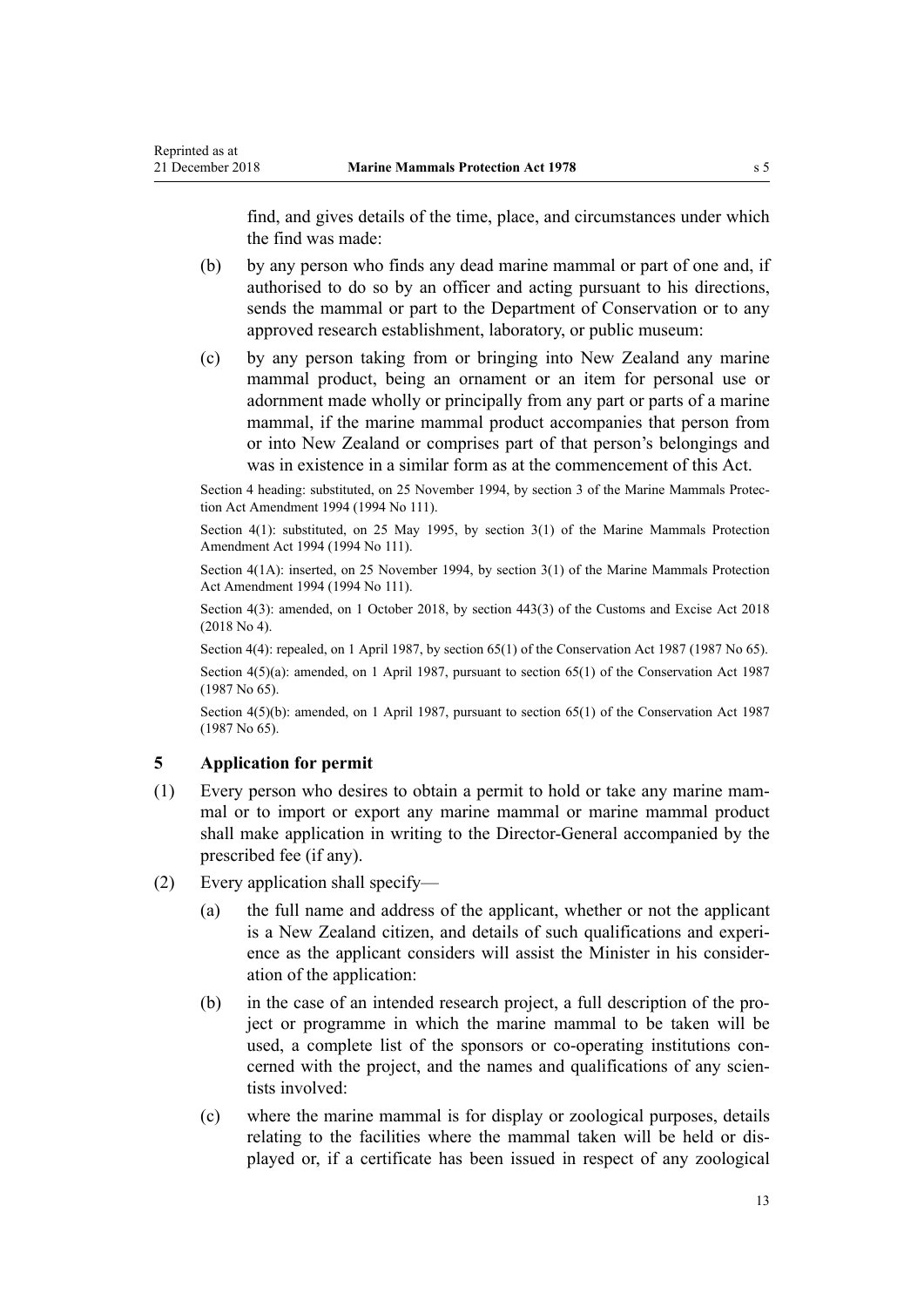<span id="page-13-0"></span>garden pursuant to regulations made under section 25 of the Animals Act 1967, details of the certificate:

- (d) where a marine mammal is to be captured, the number of persons to be involved, the population or area from which it is proposed to take the mammal, and details of the proposed methods of capture and transportation.
- (3) No person shall make an application under this section to import any marine mammal or marine mammal product unless a permit issued under the Animals Act 1967 in respect of such import has first been obtained.
- (4) The Director-General may investigate any application, and may request the applicant to provide such further information as the Director-General thinks will assist the Minister. On completing any such investigation the Director-General shall forward the application and all supporting documents to the Minister, together with a report on the nature and extent of the investigation and any conclusions that the Director-General may have drawn as a result.
- (5) The Minister shall, before he grants a permit under section 6, publish, by notice in the *Gazette*, details of the application for that permit and shall, in the same notice, call for submissions in respect of that application to be made to him in writing by any person within 28 days after the date of publication of the notice:

provided that nothing in this subsection applies to an application for a permit to take whalebone from dead whales.

- (6) Notwithstanding subsection (5), the Minister shall not, except in the case of an application for a permit to hunt and kill any marine mammal or capture any marine mammal for display purposes, be required to publish the notice referred to in that subsection if he is satisfied that it is expedient for the notice not to be published in any case where the application relates to an emergency situation or to the taking of any marine mammal solely for the purposes of research.
- (7) In considering any application for a permit, the Minister shall have regard to—
	- (a) the need to conserve, protect, or manage any marine mammal:
	- (b) any international agreement to which New Zealand is a party:
	- (c) any submissions received pursuant to subsection (5).

Section 5(1): amended, on 25 November 1994, by section 4(1) of the Marine Mammals Protection Amendment Act 1994 (1994 No 111).

Section 5(5) proviso: added, on 25 November 1994, by section 4(2) of the Marine Mammals Protection Amendment Act 1994 (1994 No 111).

## **6 Grant of permit**

The Minister, in his discretion, may grant a permit under this Act or refuse to grant a permit, and his decision shall be final.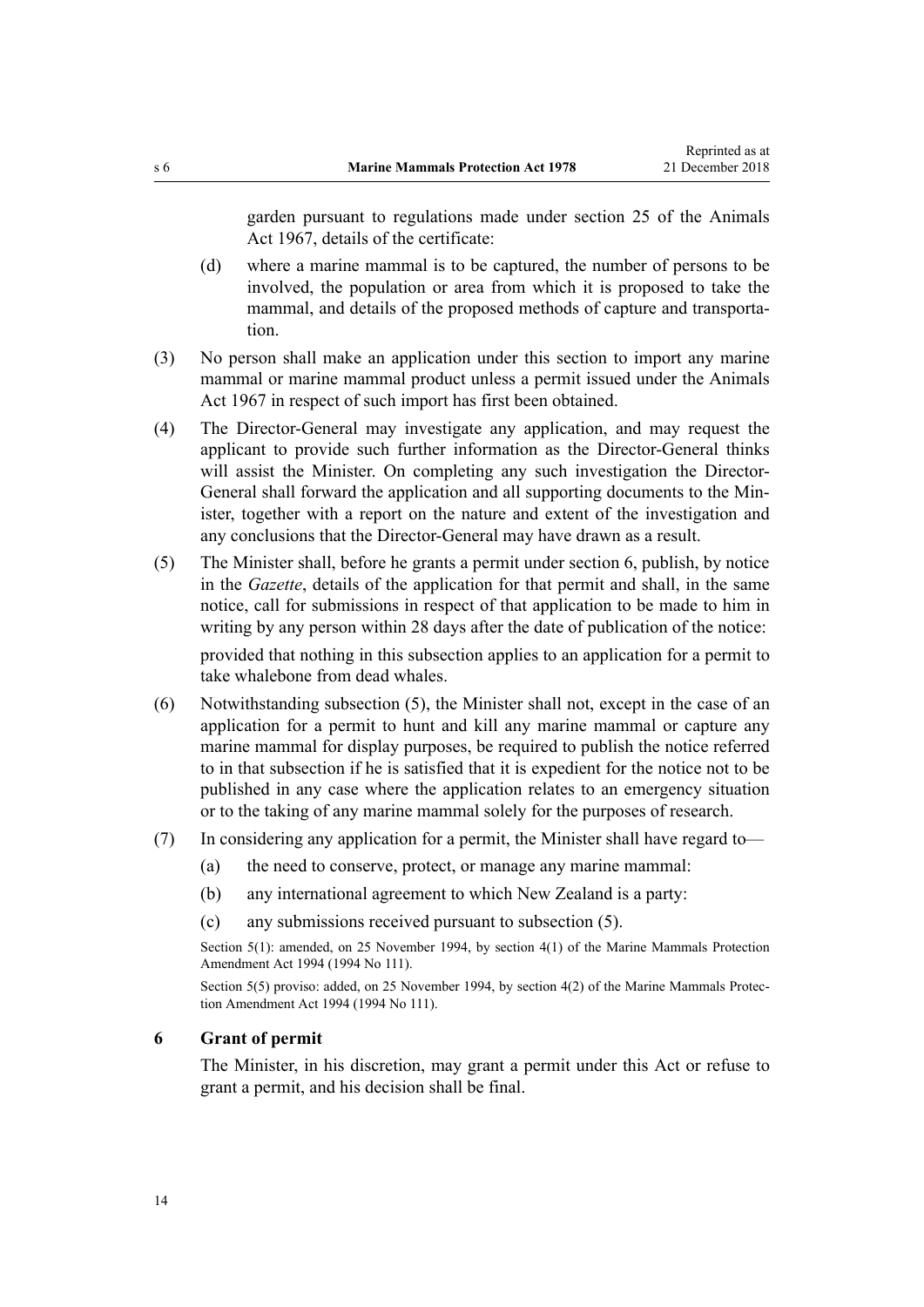## <span id="page-14-0"></span>**7 Conditions of permit**

- (1) Subject to such conditions as may be prescribed by regulations made under this Act, the Minister may attach to any permit such conditions as he thinks fit, including conditions relating to—
	- (a) the taking of marine mammals solely for the purpose of research:
	- (b) the taking of marine mammals to be held in zoological gardens or aquaria or other places of a similar nature for observation by the public under such conditions as may also be specified in the permit:
	- (c) the methods by which any species of marine mammals may be managed:
	- (d) the boats, gear, equipment, and methods to be used in taking any marine mammal:
	- (e) the payment of a deposit or fee not exceeding such amount as may be prescribed by regulations made under this Act in respect of any marine mammal:
	- (f) the entering into of a bond in favour of the Crown, either with or without sureties, for such amount as the Minister thinks will give security for the performance by the permit holder of any obligation incurred under this Act or the permit:
	- (g) the records that are to be kept by the permit holder in relation to any marine mammal, and any information which is to be supplied to either the Minister or the Director-General.
- (2) Any permit may be revoked and the conditions attached to it amended at any time by the Minister or by any person authorised by him.
- (3) No permit shall be transferred to any other person except with the consent in writing of the Minister.

## **8 Register of marine mammal permits**

- (1) For the purposes of this Act, the Director-General shall set up and maintain a register of permits granted by the Minister.
- (2) The register shall be open to inspection by the public during ordinary office hours on payment of a fee of \$2.
- (3) On payment to him of a fee of \$5, the Director-General shall send to any person requesting the same in writing a copy of any specified entry in the register.
- (4) Wherever a permit is granted, renewed, amended, or revoked by the Minister under this Act, the Director-General shall make an appropriate entry in the register, showing—
	- (a) in the case of the issue of a permit, the name and address of the holder, the actions authorised by the permit, any conditions which the Minister may attach or any directions he may have given in respect of it, and the date on which the application was granted: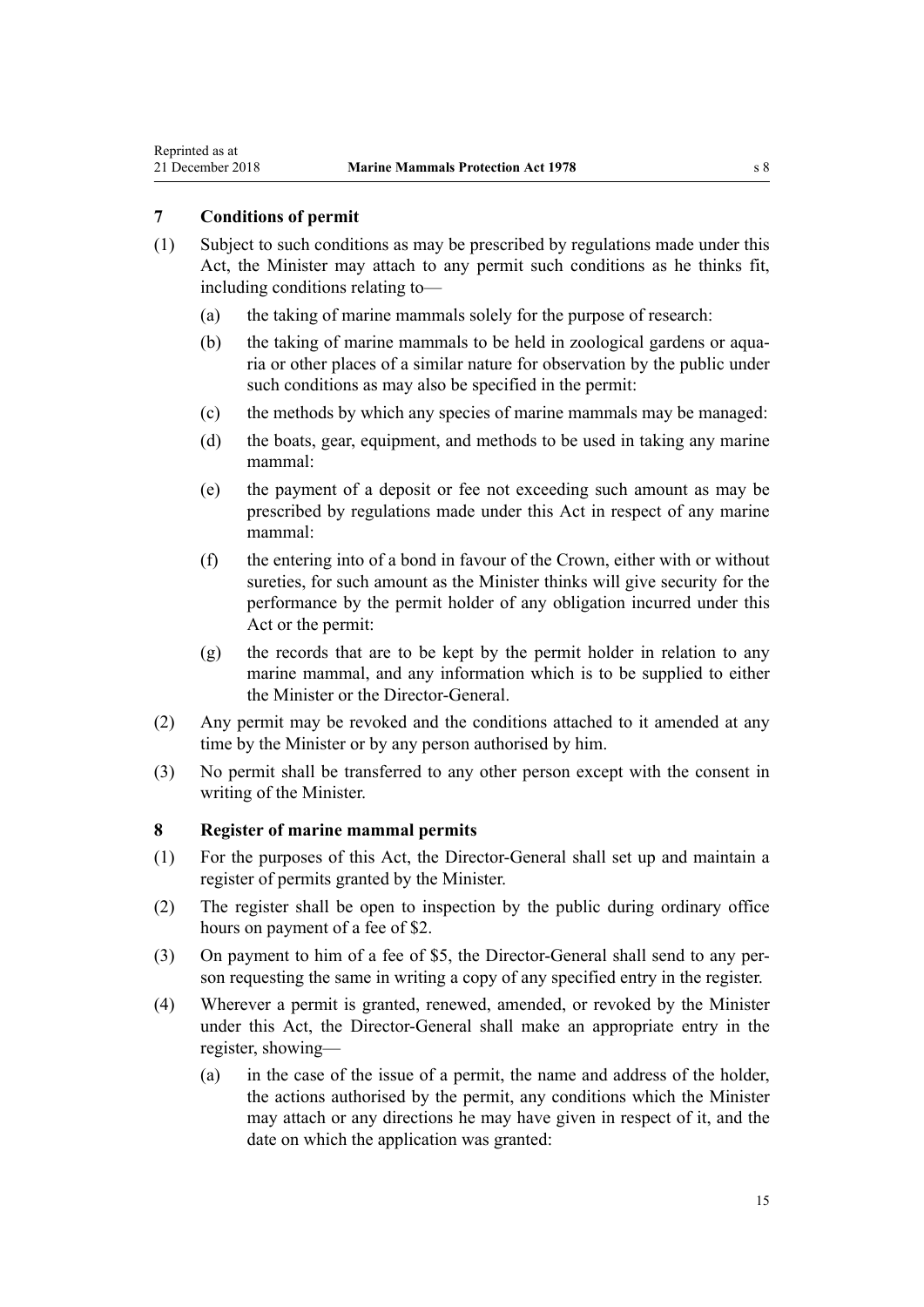- <span id="page-15-0"></span>(b) in the case of the revocation of a permit, the date and the grounds on which the revocation was made.
- (5) The Director-General shall also, in respect of any entry, record such other particulars as may from time to time be prescribed by regulations made under this Act, and such further conditions, amendments, or directions as the Minister may from time to time attach, make, or give in respect of any permit.

## **9 Offence to take marine mammal without permit**

- (1) Every person commits an offence and is liable to imprisonment for a term not exceeding 2 years or to a fine not exceeding \$250,000 who takes, has in possession, exports, imports, has on board any vessel, vehicle, aircraft, or hovercraft, or has control of any marine mammal, otherwise than under this Act or a permit.
- (2) Upon the conviction of any person for an offence against subsection (1), any marine mammal unlawfully taken, in possession, under the control of any person, or on board any vessel, vehicle, aircraft, or hovercraft, and all vessels, vehicles, aircraft, hovercraft, gear, nets, tackle, equipment, and apparatus used in respect of the commission of the offence shall be forfeit to the Crown, and shall be disposed of as the Minister thinks fit.

Section 9(1): substituted, on 1 October 1996, by [section 316\(1\)](http://legislation.govt.nz/pdflink.aspx?id=DLM399975) of the Fisheries Act 1996 (1996) No 88).

Section 9(1): amended, on 25 October 2013, by [section 39\(a\)](http://legislation.govt.nz/pdflink.aspx?id=DLM5469534) of the Conservation (Natural Heritage Protection) Act 2013 (2013 No 89).

Section 9(1): amended, on 25 October 2013, by [section 39\(b\)](http://legislation.govt.nz/pdflink.aspx?id=DLM5469534) of the Conservation (Natural Heritage Protection) Act 2013 (2013 No 89).

## **10 Director-General to be notified of actions taken in respect of marine mammals**

- (1) Where any person completes any action in relation to a marine mammal, being an action that he is authorised to take under or pursuant to this Act or to a permit, he shall forthwith give to the Director-General full details of the results of that action, including—
	- (a) the number of injuries caused or deaths among any taken marine mammals, together with the date on and the location at which those injuries or deaths occurred, and the species injured or killed:
	- (b) the cause, as far as may be determined, of any such injury or death:
	- (c) the measures taken to avoid further such injuries or deaths:
	- (d) whether any species of marine mammal other than that authorised was taken, the location and date of such a taking, the method by which it was taken, and whether or not it appeared to be unharmed when it was released.
- (2) Every person commits an offence against this Act who contravenes subsection (1).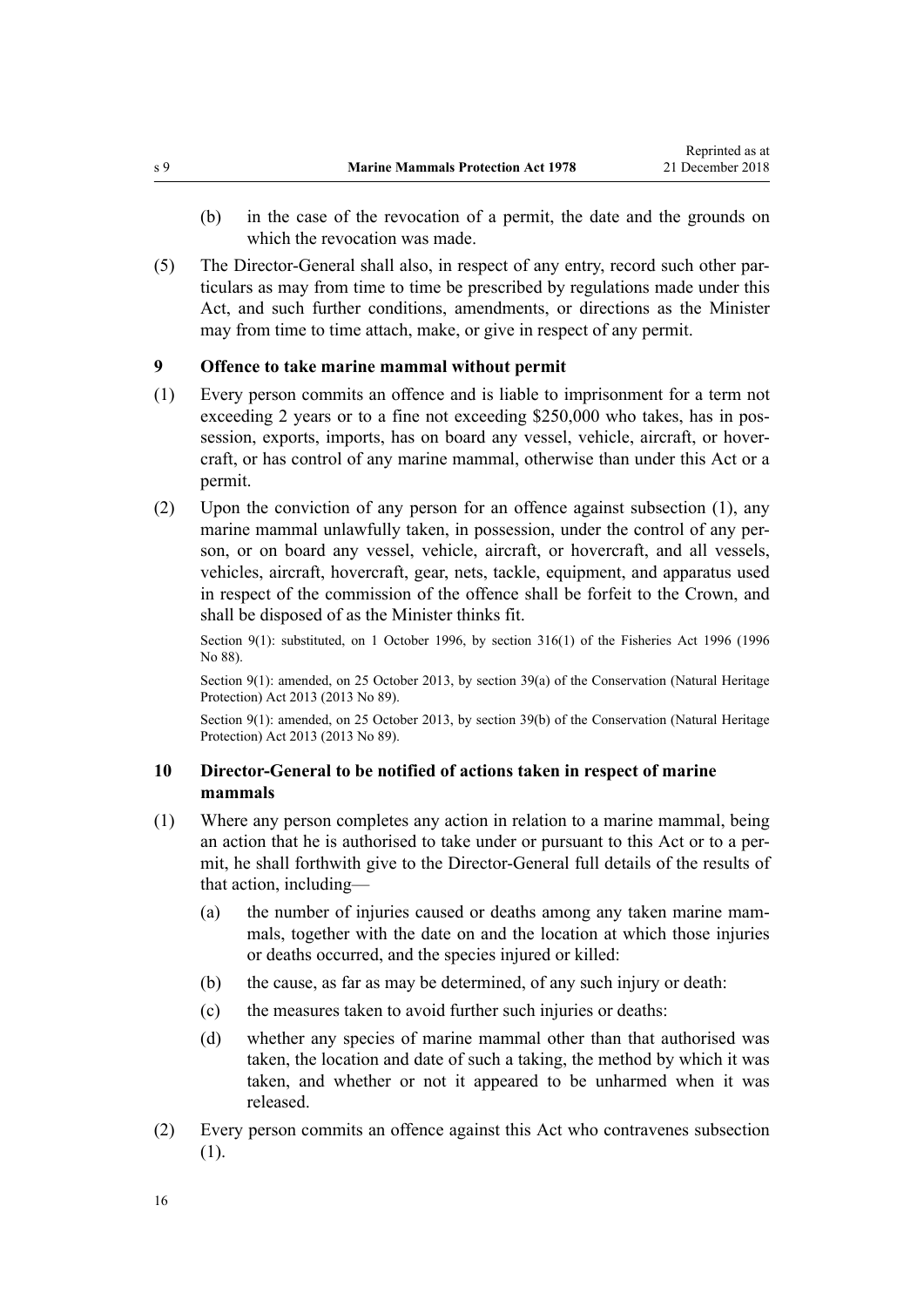## <span id="page-16-0"></span>**11 Marine Mammals Officers**

- (1) Every warranted officer, and every fishery officer appointed under [section 196](http://legislation.govt.nz/pdflink.aspx?id=DLM398601) of the Fisheries Act 1996, and every constable, shall be a Marine Mammals Officer for the purposes of this Act.
- (2) For the purposes of this Act, the Director-General may from time to time appoint any person to be a Marine Mammals Officer on such terms and conditions as may be approved. If any person appointed as an officer is a full-time officer or employee of the State services he shall not be entitled to any additional remuneration in respect of his appointment under this subsection.
- (3) Every person appointed under subsection (2) shall be appointed for such term, not exceeding 3 years, as the Director-General thinks fit, and may be reappointed.
- (4) Any person appointed under subsection (2) may at any time be removed from office by the Director-General for incapacity, neglect of duty, or misconduct, or may at any time resign his office by writing addressed to the Director-General.
- (5) Any person appointed under subsection (2) shall, on the expiration of the term of his appointment, or on the sooner expiry of his appointment by removal from office or resignation, surrender to the Director-General his warrant of appointment.
- (6) No person appointed under subsection (2) shall, by virtue of that appointment, be deemed to be employed in the service of Her Majesty for the purposes of the [State Sector Act 1988](http://legislation.govt.nz/pdflink.aspx?id=DLM129109) or the [Government Superannuation Fund Act 1956](http://legislation.govt.nz/pdflink.aspx?id=DLM446000).
- (7) Every person declared to be an officer under subsection (1) shall have and may exercise, in respect of supervising, administering, and enforcing the provisions of this Act, all the powers that a warranted officer has in relation to supervising, administering, and enforcing the provisions of the [Conservation Act](http://legislation.govt.nz/pdflink.aspx?id=DLM103609) [1987](http://legislation.govt.nz/pdflink.aspx?id=DLM103609).
- (8) Every officer appointed under subsection (2) shall have such duties and may exercise such powers in relation to marine mammals as the Director-General may direct, being powers of no greater extent than those exercised by a warranted officer.
- (9) The Director-General shall issue to every officer (except a constable) a warrant showing the officer's authority to exercise any powers conferred on him pursuant to this section.
- (10) The production by any officer of any warrant issued under this section or [sec](http://legislation.govt.nz/pdflink.aspx?id=DLM106939)[tion 59](http://legislation.govt.nz/pdflink.aspx?id=DLM106939) of the Conservation Act 1987 or [section 196](http://legislation.govt.nz/pdflink.aspx?id=DLM398601) of the Fisheries Act 1996 or of any evidence that the officer is a constable shall, until the contrary is proved, be sufficient authority for any such officer to do anything authorised by subsection (7) or subsection (8).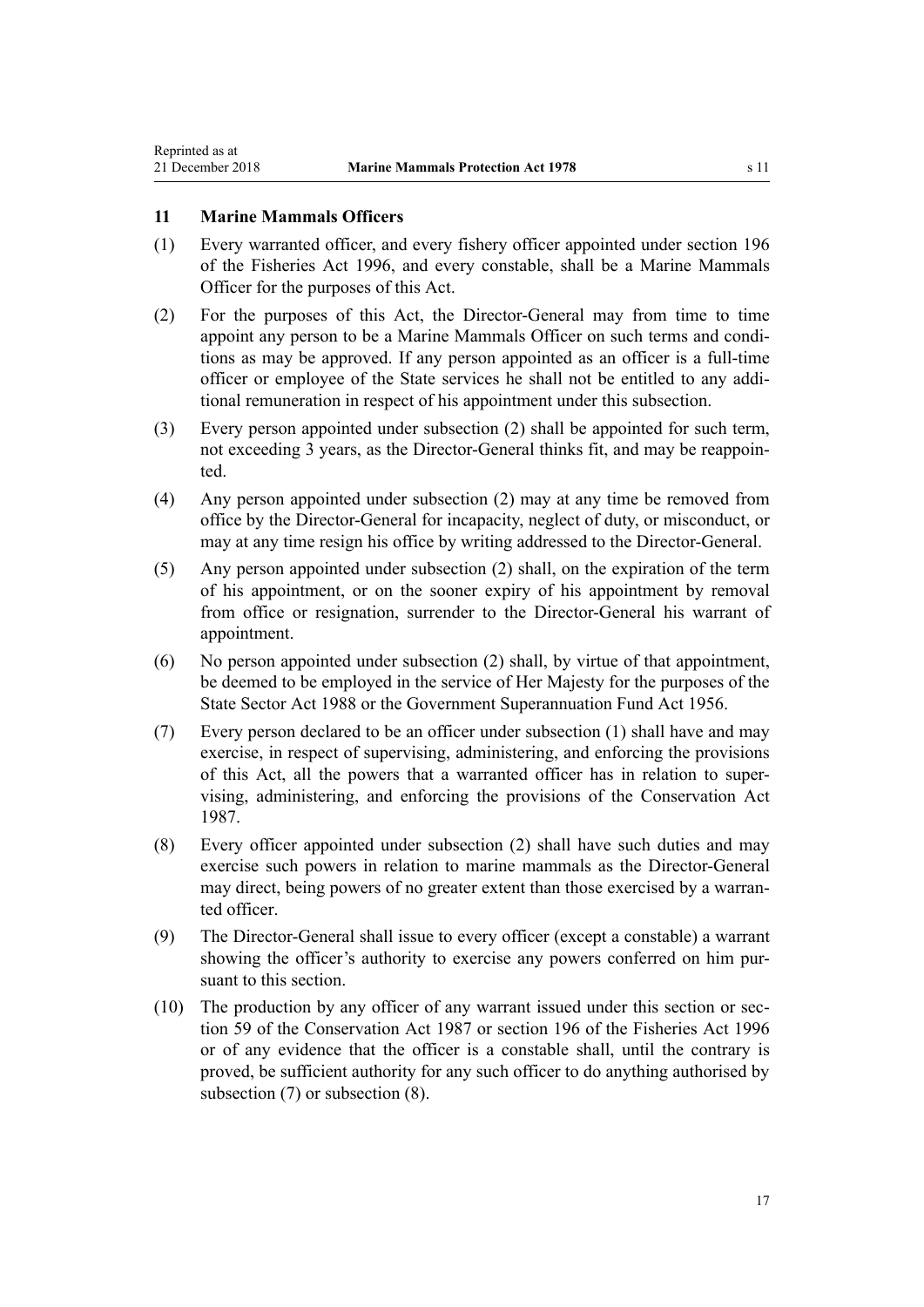<span id="page-17-0"></span>Section 11(1): amended, on 1 October 2001, pursuant to section 314(1)(y) of the Fisheries Act 1996 (1996 No 88).

Section 11(1): amended, on 1 April 1987, by [section 65\(1\)](http://legislation.govt.nz/pdflink.aspx?id=DLM106995) of the Conservation Act 1987 (1987) No 65).

Section 11(6): amended, on 1 April 1988, pursuant to [section 90\(a\) o](http://legislation.govt.nz/pdflink.aspx?id=DLM130377)f the State Sector Act 1988 (1988 No 20).

Section 11(7): amended, on 1 April 1987, by [section 65\(1\)](http://legislation.govt.nz/pdflink.aspx?id=DLM106995) of the Conservation Act 1987 (1987) No 65).

Section 11(8): amended, on 1 April 1987, by [section 65\(1\)](http://legislation.govt.nz/pdflink.aspx?id=DLM106995) of the Conservation Act 1987 (1987) No 65).

Section 11(10): amended, on 1 October 2001, pursuant to [section 314\(1\)\(v\)](http://legislation.govt.nz/pdflink.aspx?id=DLM399971) of the Fisheries Act 1996 (1996 No 88).

Section 11(10): amended, on 1 April 1987, by [section 65\(1\)](http://legislation.govt.nz/pdflink.aspx?id=DLM106995) of the Conservation Act 1987 (1987 No 65).

## **12 Officers to be provided with subsistence and accommodation**

- (1) Any officer authorised in that behalf by the Director-General may go on board any vessel, aircraft, or hovercraft used for taking any marine mammal and shall, during such period as may be specified in his authority, be entitled to remain on board, to be provided with subsistence and, where appropriate, accommodation, and to be present at all operations relating to the taking of marine mammals.
- (2) The master or person in command of any vessel or aircraft or hovercraft shall be paid such amount as may be approved for supplying any subsistence or accommodation to an officer under subsection (1).
- (3) Every person commits an offence against this Act who refuses to supply subsistence or accommodation to any officer under this section, or to allow him to be present at all operations relating to the taking of marine mammals.

## **13 Powers of search**

- (1) Subject to this Act and notwithstanding anything to the contrary in the [Conser](http://legislation.govt.nz/pdflink.aspx?id=DLM103609)[vation Act 1987,](http://legislation.govt.nz/pdflink.aspx?id=DLM103609) every officer who has reason to believe or suspect that a breach of this Act or of any regulation made under it has been or is being committed, may enter, inspect, and examine any vehicle, vessel, aircraft, or hovercraft.
- (2) The provisions of [Part 4](http://legislation.govt.nz/pdflink.aspx?id=DLM2136770) of the Search and Surveillance Act 2012 (except for [subpart 3\)](http://legislation.govt.nz/pdflink.aspx?id=DLM2136781) apply in respect of the powers in subsection (1).
- (3) An officer shall not enter, inspect, or examine any aircraft or hovercraft unless he is accompanied by the pilot in command, or the owner, or a representative or agent of the owner, of the aircraft or hovercraft.
- (4) An officer shall not enter any dwellinghouse except pursuant to a warrant issued under [section 14.](#page-18-0)
- (5) Every officer may, in the course of any search under this section or [section 14](#page-18-0), open (by force if necessary) any container, package, or receptacle, and seize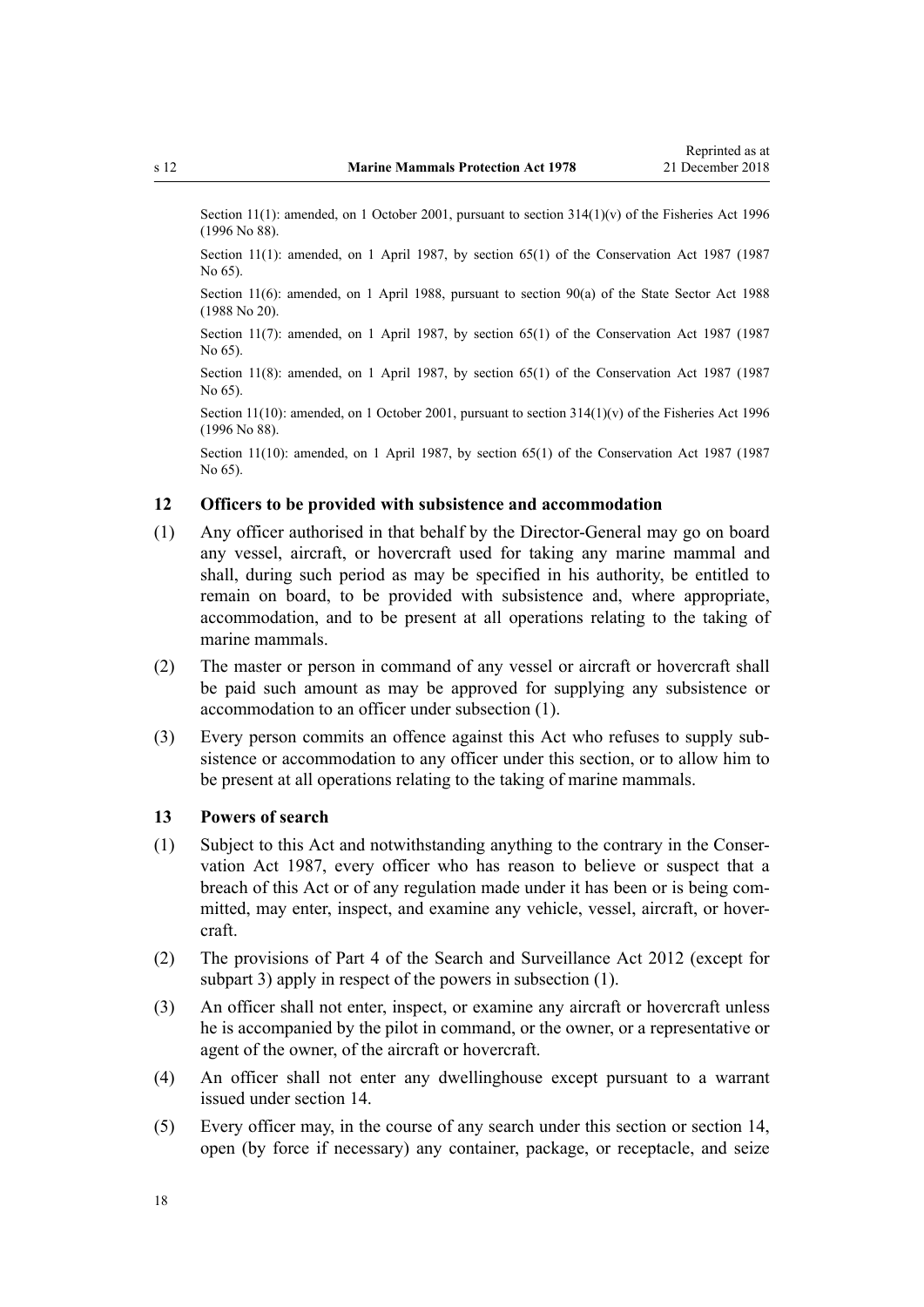<span id="page-18-0"></span>and take away any marine mammal supposedly illegally taken together with any such container, package, or receptacle, or seize and take away any thing which he has reason to believe will be evidence of a breach of the provisions of this Act or of any regulation made under it.

- (5A) The provisions of [subparts 1](http://legislation.govt.nz/pdflink.aspx?id=DLM2136771), [5](http://legislation.govt.nz/pdflink.aspx?id=DLM2136842), [6,](http://legislation.govt.nz/pdflink.aspx?id=DLM2136860) [7,](http://legislation.govt.nz/pdflink.aspx?id=DLM2136877) [9](http://legislation.govt.nz/pdflink.aspx?id=DLM2136888), and [10](http://legislation.govt.nz/pdflink.aspx?id=DLM2136896) of Part 4 of the Search and Surveillance Act 2012 apply in respect of the powers in subsection (5).
- (6) Every person in or about any dwellinghouse, place, vehicle, or vessel inspected under the provisions of this Act, and the pilot in command and the owner and every agent or representative of the owner of any aircraft or hovercraft so inspected, shall—
	- (a) facilitate the entry, inspection, and examination by an officer:
	- (b) facilitate the removal of any container, package, receptacle, or thing.

Section 13(1): amended, on 1 April 1987, by [section 65\(1\)](http://legislation.govt.nz/pdflink.aspx?id=DLM106995) of the Conservation Act 1987 (1987 No 65).

Section 13(2): replaced, on 1 October 2012, by [section 274\(1\)](http://legislation.govt.nz/pdflink.aspx?id=DLM4356800) of the Search and Surveillance Act 2012 (2012 No 24).

Section 13(4): amended, on 13 December 1979, by section 2 of the Marine Mammals Protection Amendment Act 1979 (1979 No 98).

Section 13(5A): inserted, on 1 October 2012, by [section 274\(2\)](http://legislation.govt.nz/pdflink.aspx?id=DLM4356800) of the Search and Surveillance Act 2012 (2012 No 24).

## **14 Officer may obtain warrant**

- (1) An issuing officer (within the meaning of [section 3](http://legislation.govt.nz/pdflink.aspx?id=DLM2136542) of the Search and Surveillance Act 2012) may, on application by an officer made in the manner provided in [subpart 3](http://legislation.govt.nz/pdflink.aspx?id=DLM2136781) of Part 4 of that Act, issue a search warrant, to every officer named in the warrant, authorising the entry and search of any dwellinghouse, place, vehicle, aircraft, or hovercraft if the issuing officer is satisfied that there are reasonable grounds to suspect that—
	- (a) any breach of this Act or any regulation made under it has been, is being, or will be committed; or
	- (b) preparation has been made to commit a breach of this kind.
- (2) The provisions of [Part 4](http://legislation.govt.nz/pdflink.aspx?id=DLM2136770) of the Search and Surveillance Act 2012 apply.

Section 14: replaced, on 1 October 2012, by [section 275](http://legislation.govt.nz/pdflink.aspx?id=DLM2137023) of the Search and Surveillance Act 2012 (2012 No 24).

Section 14(1): amended, on 26 March 2015, by [section 4](http://legislation.govt.nz/pdflink.aspx?id=DLM6413206) of the Marine Mammals Protection Amendment Act 2015 (2015 No 24).

## **15 Officers, etc, protected from proceedings**

No action or proceedings shall be brought against the Crown, or any officer, or any person acting under the instructions of an officer, in respect of any thing done or undertaken for the purpose of carrying out the provisions of this Act or any regulations made under it where the Crown or those persons have acted in good faith and with reasonable care.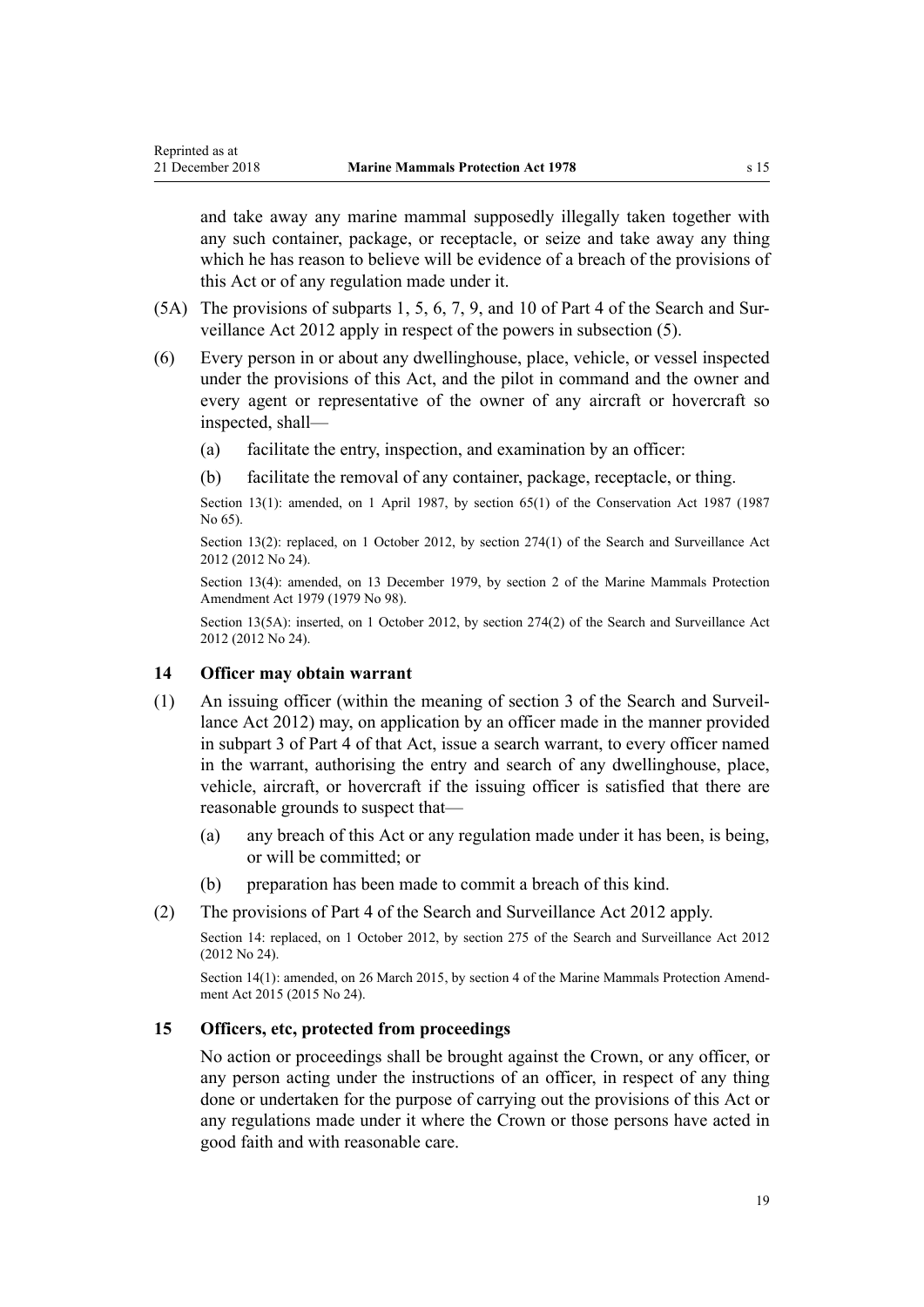## <span id="page-19-0"></span>**16 Reporting of accidental death or injury**

- (1) Where any person, in the course of fishing pursuant to any licence, permit, or permission granted or given under the [Fisheries Act 1983](http://legislation.govt.nz/pdflink.aspx?id=DLM66581), accidentally or incidentally kills or injures a marine mammal he shall—
	- (a) if fishing from a vessel, record the event in the vessel's log and report the event in writing to an officer or a fishery officer (as defined in [sec](http://legislation.govt.nz/pdflink.aspx?id=DLM394199)[tion 2\(1\)](http://legislation.govt.nz/pdflink.aspx?id=DLM394199) of the Fisheries Act 1996) not later than 48 hours after the arrival of the vessel in port; and
	- (b) in any other case, report the event in writing to an officer or a fishery officer (as defined in [section 2\(1\)](http://legislation.govt.nz/pdflink.aspx?id=DLM394199) of the Fisheries Act 1996) as soon as practicable.
- (2) Any person (not being a person to whom subsection (1) applies) who, by any means whatsoever, accidentally or incidentally kills or injures any marine mammal shall report the event to an officer or a fishery officer (as defined in [section 2\(1\)](http://legislation.govt.nz/pdflink.aspx?id=DLM394199) of the Fisheries Act 1996) as soon as practicable.
- (3) Every report under subsection (1) or subsection (2) shall include—
	- (a) the location of the area where the event took place; and
	- (b) the species (if known) of the marine mammal killed or injured, or a general description of the mammal; and
	- (c) a description of conditions and the circumstances of the event.
- (3A) In addition to providing the particulars required by subsection (1) or subsection (2), a person required to report an event to which that subsection applies shall provide to the Director-General such other particulars relating to the event as the Director-General may require for the purposes of this Act.
- (4) Every person commits an offence against this Act who contravenes subsection (1) or subsection (2).
- (5) Every person commits an offence against this Act who refuses or fails to furnish any information or particulars required by the Director-General under subsection  $(3A)$ .
- (6) Every person who commits an offence against this section is liable on conviction before a District Court Judge to a fine not exceeding \$10,000.

Section 16(1): amended, on 1 October 1996, by [section 316\(1\)](http://legislation.govt.nz/pdflink.aspx?id=DLM399975) of the Fisheries Act 1996 (1996) No 88).

Section 16(1): amended, on 1 October 1983, by [section 108\(1\)](http://legislation.govt.nz/pdflink.aspx?id=DLM70539) of the Fisheries Act 1983 (1983) No 14).

Section 16(1)(a): amended, on 1 October 1996, by [section 316\(1\)](http://legislation.govt.nz/pdflink.aspx?id=DLM399975) of the Fisheries Act 1996 (1996 No 88).

Section 16(1)(b): amended, on 1 October 1996, by [section 316\(1\)](http://legislation.govt.nz/pdflink.aspx?id=DLM399975) of the Fisheries Act 1996 (1996 No 88).

Section 16(2): amended, on 1 October 1996, by [section 316\(1\)](http://legislation.govt.nz/pdflink.aspx?id=DLM399975) of the Fisheries Act 1996 (1996 No 88).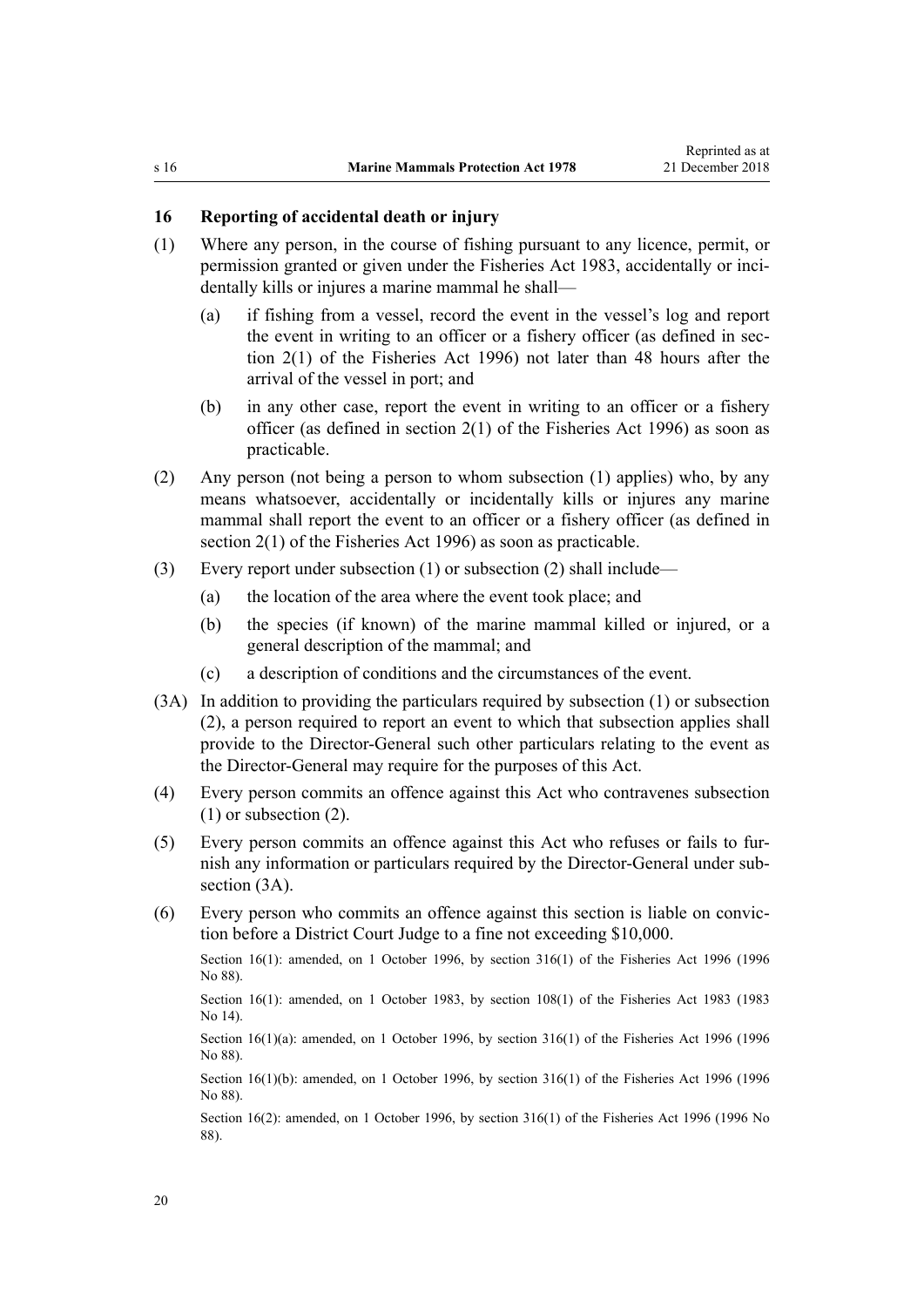<span id="page-20-0"></span>Section 16(3)(a): amended, on 1 October 1996, by [section 316\(1\)](http://legislation.govt.nz/pdflink.aspx?id=DLM399975) of the Fisheries Act 1996 (1996) No 88).

Section 16(3)(c): amended, on 1 October 1996, by [section 316\(1\)](http://legislation.govt.nz/pdflink.aspx?id=DLM399975) of the Fisheries Act 1996 (1996) No 88).

Section 16(3A): inserted, on 1 October 1996, by [section 316\(1\)](http://legislation.govt.nz/pdflink.aspx?id=DLM399975) of the Fisheries Act 1996 (1996 No 88).

Section 16(5): inserted, on 25 October 2013, by [section 40](http://legislation.govt.nz/pdflink.aspx?id=DLM5469535) of the Conservation (Natural Heritage Protection) Act 2013 (2013 No 89).

Section 16(6): inserted, on 25 October 2013, by [section 40](http://legislation.govt.nz/pdflink.aspx?id=DLM5469535) of the Conservation (Natural Heritage Protection) Act 2013 (2013 No 89).

## **17 Purse seining**

- (1) No person shall use any purse seine net for the purposes of fishing unless—
	- (a) that person has in the net an escape panel or aperture from which any dolphin or porpoise can readily escape; and
	- (b) that person follows a fishing practice acceptable to the Director-General.
- (2) Subject to subsection (3), the Director-General may, from time to time by notice in the *Gazette*, grant, in respect of any person or class of persons, or any vessel, vehicle, aircraft, or hovercraft, or any fish, or any waters, exemption from the requirements of subsection (1), either wholly or partially and either with or without conditions; and may in like manner amend or revoke any such notice.
- (3) No exemption from the requirements of subsection (1) shall be given in respect of a purse seine net used in fishing for yellowfin tuna.
- (4) Every person commits an offence against this Act who contravenes subsection (1) or, where any exemption has been granted by notice under subsection (2), contravenes or fails to comply with any conditions imposed by such notice.

#### **18 Treatment or disposal of sick or dead marine mammals**

- (1) Nothing in this Act shall affect—
	- (a) any person who gives any humane assistance, care, or medication to any stranded, sick, or injured marine mammal if (where known) details of the mammal's species, length, sex, and condition, or a general description of the mammal, and details of the treatment and any results of the treatment are forwarded to the Director-General or an officer as soon as practicable:
	- (b) the moving of any marine mammal by or under the direction of any officer in the interests of public safety or the well-being of the mammal:
	- (c) the destruction of any aged, sick, distressed, or troublesome marine mammal by or under the direction of an officer or person authorised by the Minister.
- (2) Dead marine mammals shall be disposed of in accordance with the advice of an officer or person authorised by the Minister, which advice shall be given,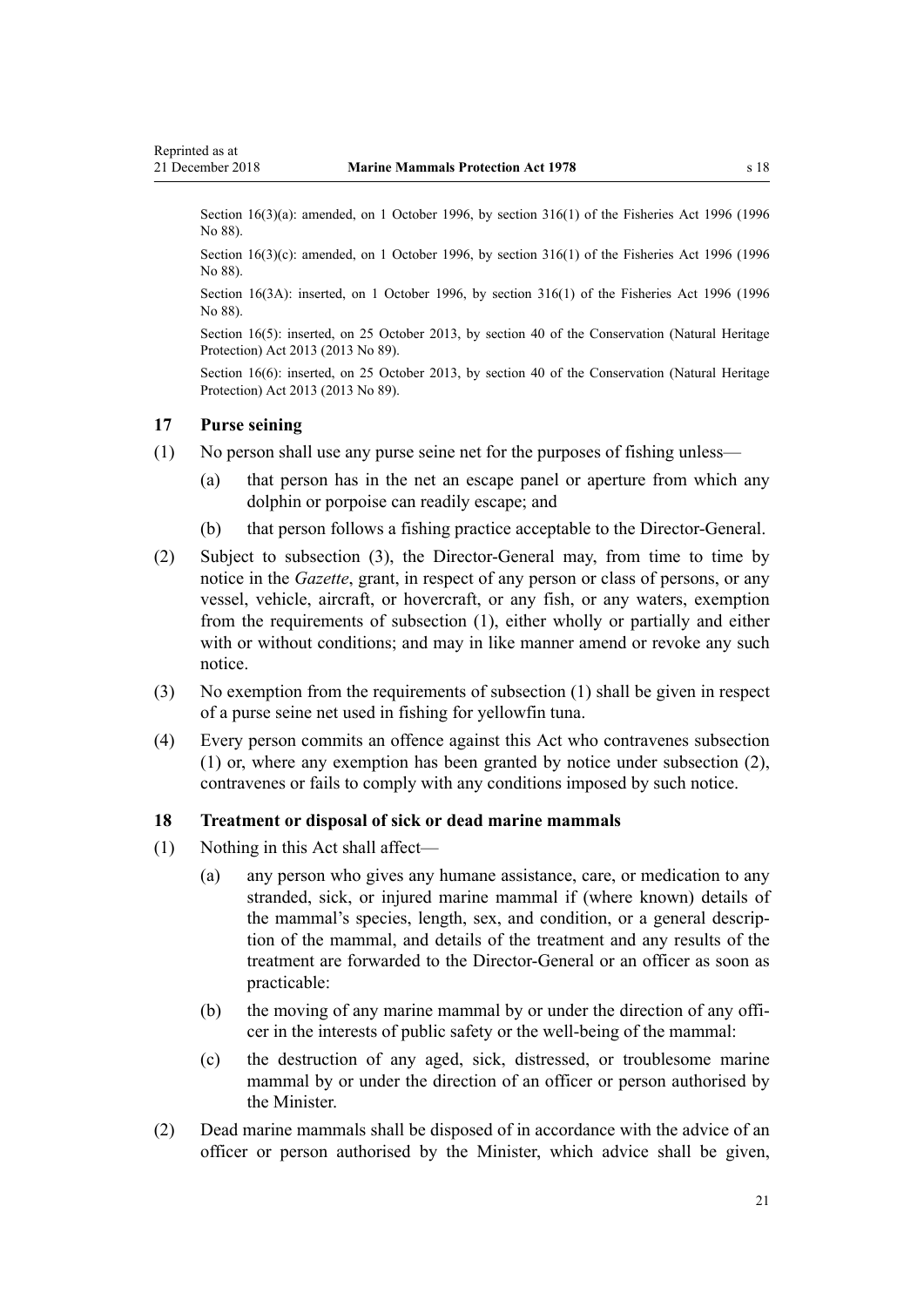<span id="page-21-0"></span>where practicable, after consultation with the occupier of the place where the marine mammal is found.

Section 18(1)(a): amended (with effect on 1 April 1987), on 1 July 1987, by section 11(1) of the State-Owned Enterprises Amendment Act 1987 (1987 No 117).

Section 18(1)(a): amended, on 1 April 1987, by [section 65\(1\)](http://legislation.govt.nz/pdflink.aspx?id=DLM106995) of the Conservation Act 1987 (1987 No 65).

Section  $18(1)(c)$ : amended, on 1 April 1987, by [section 65\(1\)](http://legislation.govt.nz/pdflink.aspx?id=DLM106995) of the Conservation Act 1987 (1987 No 65).

Section 18(2): amended, on 1 April 1987, by [section 65\(1\)](http://legislation.govt.nz/pdflink.aspx?id=DLM106995) of the Conservation Act 1987 (1987 No 65).

## **19 Destruction of diseased captive marine mammals**

- (1) Where any marine mammal is taken or kept pursuant to a permit issued under this Act, and is found at any time—
	- (a) to be affected with any unhealthy condition or to be diseased or suffering from any disability; or
	- (b) to be so injured or debilitated that it might be suffering—

an officer, veterinarian within the meaning of [section 4](http://legislation.govt.nz/pdflink.aspx?id=DLM363866) of the Veterinarians Act 2005, or other person authorised by the Minister, may seize or destroy that marine mammal.

- (2) The costs of and incidental to any such seizure or destruction shall be borne by the person keeping the marine mammal concerned.
- (3) No compensation shall be payable to any person under this section.

Section 19(1): amended, on 22 December 2005, pursuant to [section 95](http://legislation.govt.nz/pdflink.aspx?id=DLM364659) of the Veterinarians Act 2005 (2005 No 126).

#### **20 No derogation from certain enactments**

Nothing in this Act shall derogate from the provisions of—

- (a) the [Animal Welfare Act 1999:](http://legislation.govt.nz/pdflink.aspx?id=DLM49663)
- (b) [Part 4](http://legislation.govt.nz/pdflink.aspx?id=DLM343259) of the Antarctica (Environmental Protection) Act 1994:
- (c) the Ross Dependency Whaling Regulations, 1929, as published in the *Gazette* on 31 October 1929 at pages 2747 and 2748.

Section 20(a): substituted, on 1 January 2000, by [section 194](http://legislation.govt.nz/pdflink.aspx?id=DLM51965) of the Animal Welfare Act 1999 (1999 No 142).

Section 20(b): substituted, on 23 January 1998, by [section 56\(1\)](http://legislation.govt.nz/pdflink.aspx?id=DLM343623) of the Antarctica (Environmental Protection) Act 1994 (1994 No 119).

#### **21 Advisory, research, and technical committees**

(1) The Minister may from time to time appoint such advisory, research, or technical committees of 1 or more persons as he thinks fit, and he may delegate to any such committee such of the powers conferred on him under this Act as he thinks fit or require the committee to investigate and report to him on such mat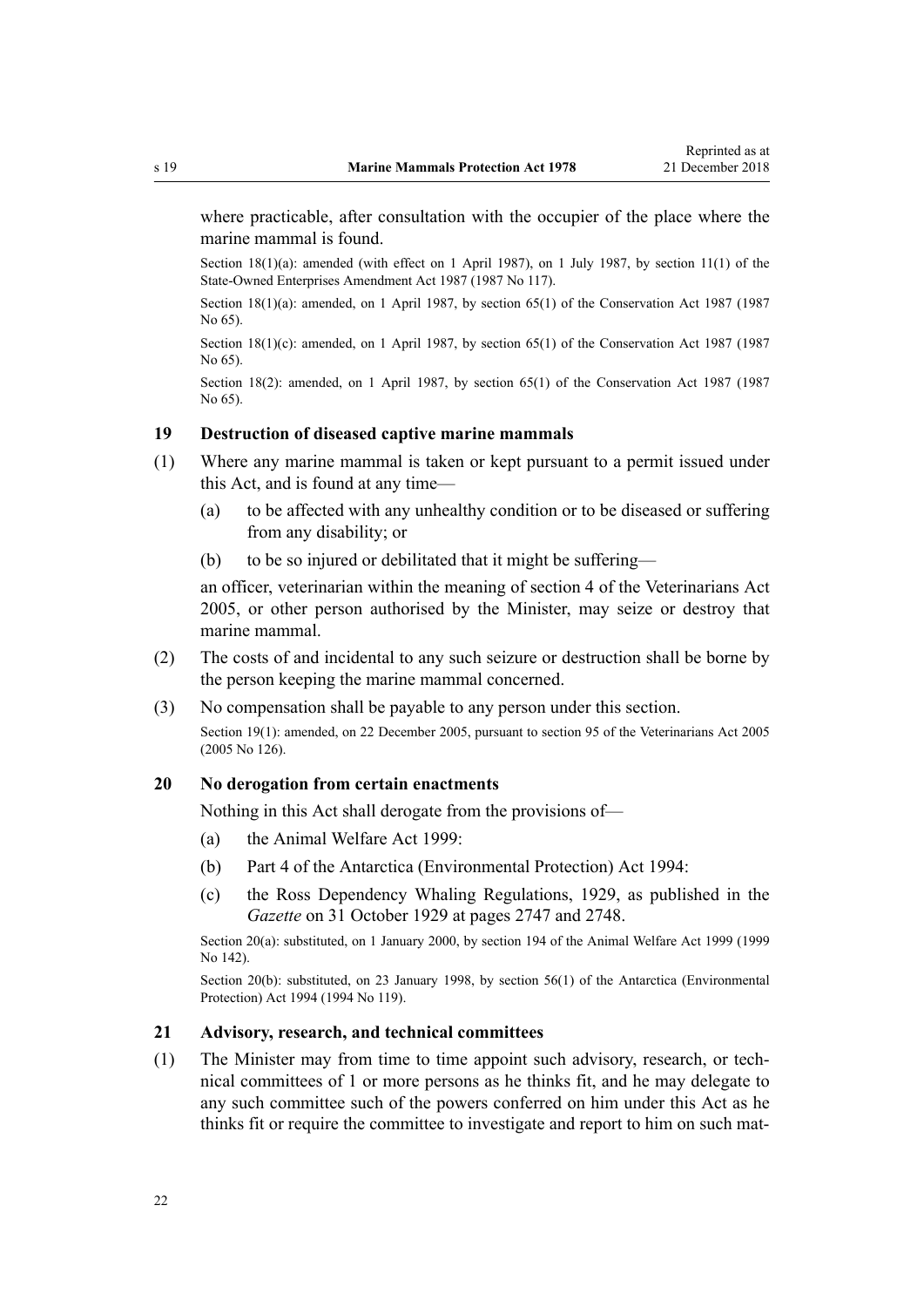<span id="page-22-0"></span>ters relating to marine mammals as he may direct or of which the committee, or any member or members of it, may have special knowledge or experience.

- (2) Every committee purporting to act pursuant to any delegation under this section shall, in the absence of proof to the contrary, be presumed to be acting in accordance with the terms of the delegation.
- (3) Every delegation under this section shall be revocable at will.
- (4) No delegation under this section shall prevent the exercise of any power by the **Minister**
- (5) Every committee appointed under this section is hereby declared to be a statutory board within the meaning of the [Fees and Travelling Allowances Act](http://legislation.govt.nz/pdflink.aspx?id=DLM264952) [1951](http://legislation.govt.nz/pdflink.aspx?id=DLM264952), and there shall be paid to the members of the committee, from money appropriated by Parliament for the purpose, remuneration by way of salary, fees, allowances, travelling allowances, or expenses in accordance with that Act and its provisions shall apply accordingly.
- (6) The Minister may direct the Director-General to provide from his Department such services as may be necessary to enable any committee to discharge its functions more properly.

Section 21(6): amended, on 1 April 1987, by [section 65\(1\)](http://legislation.govt.nz/pdflink.aspx?id=DLM106995) of the Conservation Act 1987 (1987) No 65).

## **22 Marine mammal sanctuaries**

- (1) Subject to this section, the Minister may, by notice in the *Gazette*, define any place and declare it to be a marine mammal sanctuary, and may in like manner, after considering any submissions in writing he may have received within 28 days after the date of publication of a notice in the *Gazette* indicating his intention, vary, redefine, or abolish the sanctuary.
- (2) Where any other Minister of the Crown has the control of any Crown-owned land, foreshore, seabed, or waters of the sea which is declared to be a marine mammal sanctuary or which forms part of one, the consent of that Minister to the declaration shall be notified concurrently with the notice given under subsection  $(1)$ .
- (3) When defining and declaring a sanctuary under this section, the Minister may specify the activities that may or may not be engaged in within the sanctuary, and may impose restrictions in respect of the sanctuary.
- (4) No marine mammal sanctuary shall be declared in any Maritime or National Park, in any reserve within the meaning of the [Reserves Act 1977,](http://legislation.govt.nz/pdflink.aspx?id=DLM444304) or in any marine reserve declared under the [Marine Reserves Act 1971.](http://legislation.govt.nz/pdflink.aspx?id=DLM397837)
- (5) Every constable, and every ranger appointed under [section 38](http://legislation.govt.nz/pdflink.aspx?id=DLM277803) of the Wildlife Act 1953, section 27 of the National Parks Act 1952, or under [section 8](http://legislation.govt.nz/pdflink.aspx?id=DLM444464) of the Reserves Act 1977 shall have the authority to exercise any of the powers conferred on a ranger under [section 39](http://legislation.govt.nz/pdflink.aspx?id=DLM277812) of the Wildlife Act 1953 in any marine mammal sanctuary.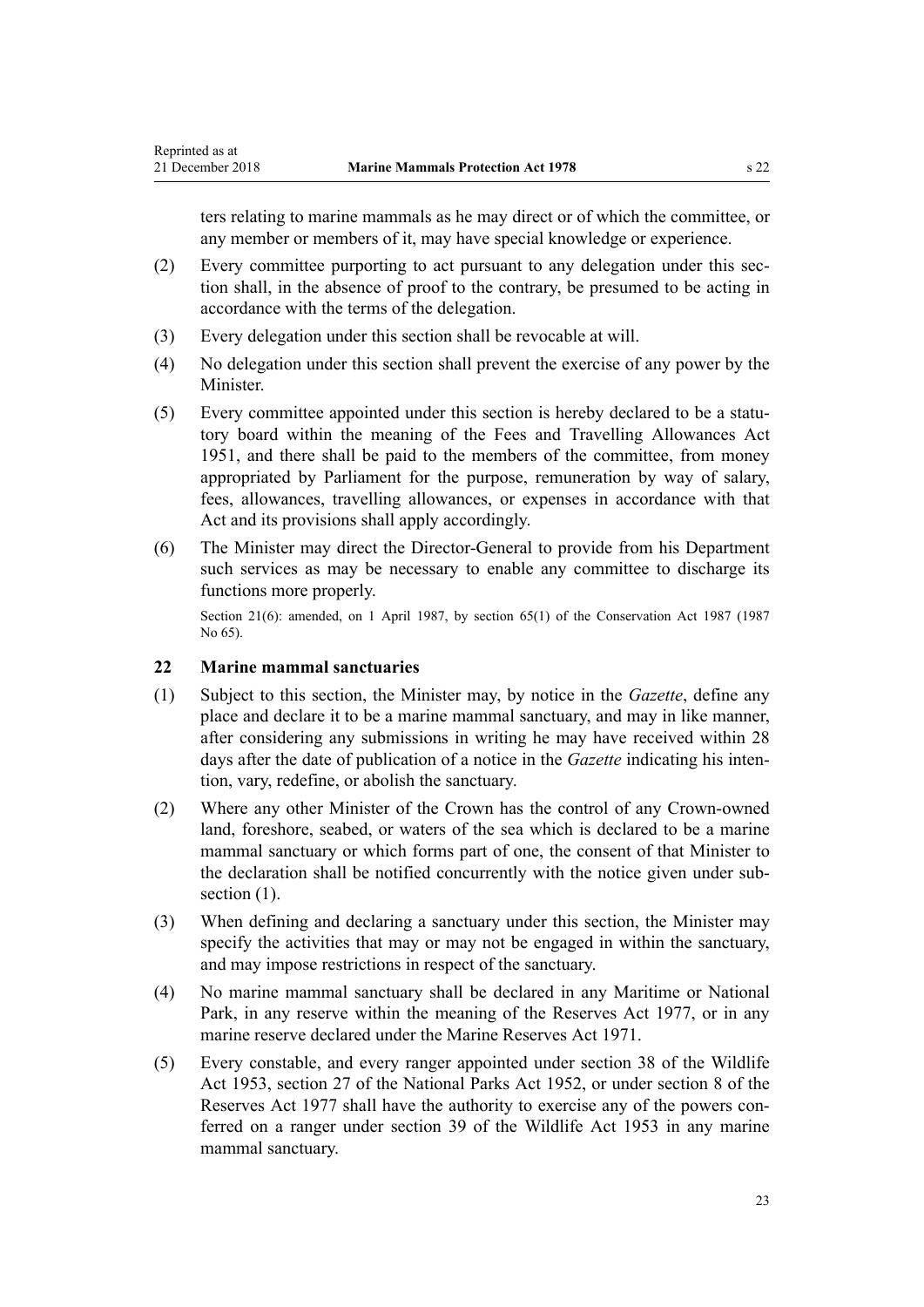## <span id="page-23-0"></span>**23 Offences and penalties**

- (1) Every person commits an offence who—
	- (a) acts in contravention of or fails to comply in any respect with any notice, direction, restriction, requirement, or condition given, made, or imposed under this Act; or
	- (b) makes any false or misleading statement or any material omission in any communication with or application or return to the Minister, to the Director-General, or to the Department of Conservation, or any duly authorised officer or employee of the Department of Conservation, or any officer (whether in writing or otherwise), for the purposes of this Act; or
	- (c) refuses or fails to furnish any return or information or particulars required by the Minister, the Director-General, or any duly authorised officer or employee of the Department of Conservation, or any officer, for the purposes of this Act.
- (1A) Every person commits an offence against this Act who—
	- (a) acts in contravention of or fails to comply in any respect with any notice, direction, restriction, requirement, or condition given, made, or imposed under any regulations made under this Act; or
	- (b) makes any false or misleading statement or any material omission in any communication with or application or return to the Minister, to the Director-General, or to the Department of Conservation, or any duly authorised officer or employee of the Department of Conservation, or any officer (whether in writing or otherwise), for the purposes of any regulations made under this Act; or
	- (c) refuses or fails to furnish any return or information or particulars required by the Minister, the Director-General, or any duly authorised officer or employee of the Department of Conservation, or any officer, for the purposes of any regulations made under this Act.
- (2) Every person commits an offence against this Act who—
	- (a) except under the authority of any enactment, places or leaves any structure or trap or chemical or other substance in any place where a marine mammal is or is likely to be and which injures or harms, or is likely to injure or harm, any marine mammal:
	- (b) uses any vehicle, vessel, aircraft, or hovercraft to herd or harass any marine mammal.
- (2A) Every person who commits an offence against subsection (1) or [section 10](#page-15-0) or [12\(3\)](#page-17-0) is liable on conviction to,—
	- (a) in the case of an individual, imprisonment for a term not exceeding 1 year or a fine not exceeding \$100,000, or both: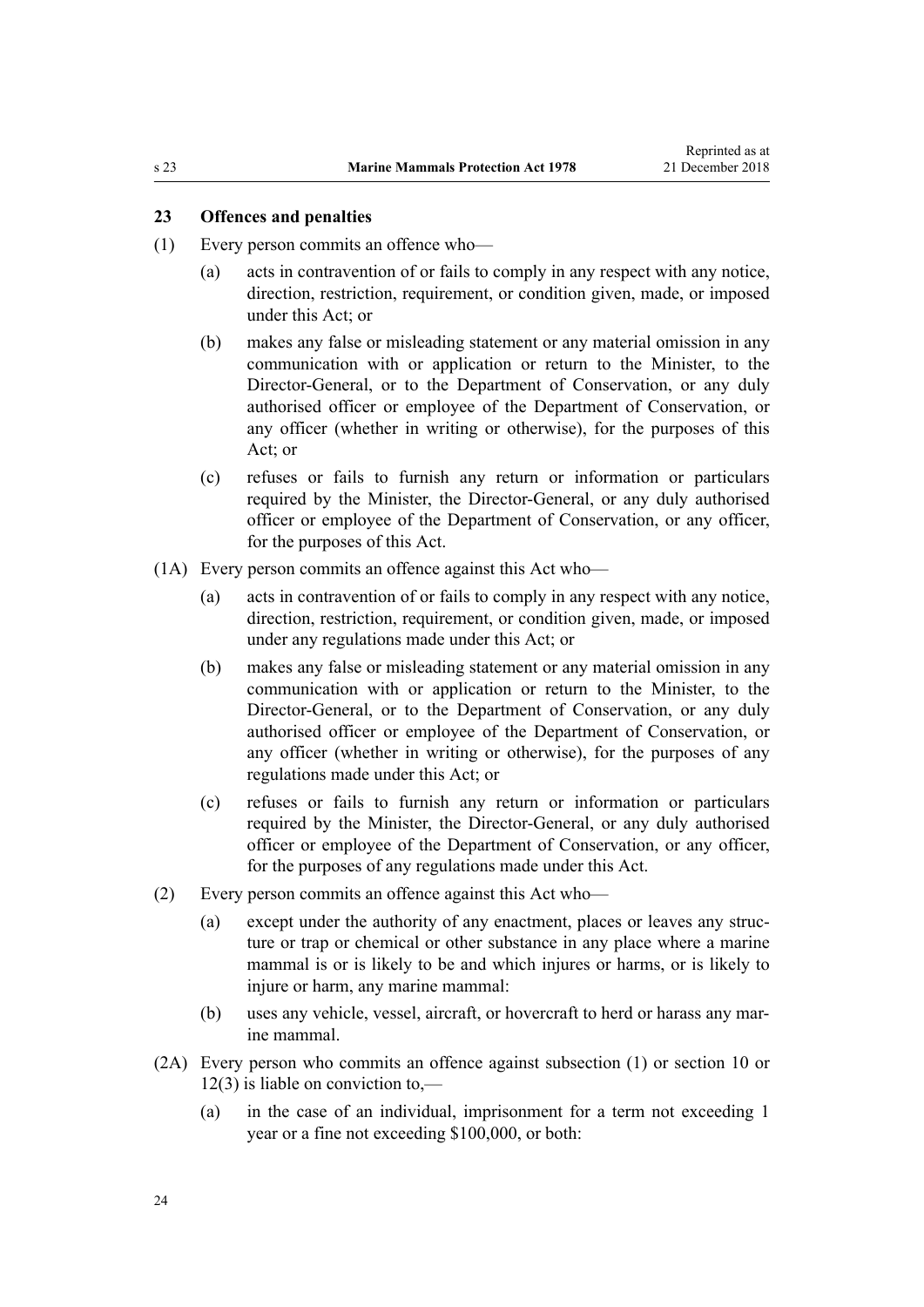- <span id="page-24-0"></span>(b) in the case of a body corporate, a fine not exceeding \$200,000:
- (c) in any case, where the offence is a continuing one, a further fine not exceeding \$10,000 for every day on which the offence continues.
- (3) Every person who commits an offence against this Act for which no penalty is provided otherwise than in this section is liable, on conviction before a District Court Judge, to a fine not exceeding—
	- (a) in the case of an offence against subsection  $(2)$  or section  $17$ ,—
		- (i) in the case of an individual, imprisonment for a term not exceeding 2 years or a fine not exceeding \$100,000, or both:
		- (ii) in the case of a body corporate, a fine not exceeding \$200,000:
		- (iii) in any case, where the offence is a continuing one, a further fine not exceeding \$10,000 for every day on which the offence continues; and
	- (b) in any other case, \$10,000.

Section 23(1): replaced, on 25 October 2013, by [section 41\(1\)](http://legislation.govt.nz/pdflink.aspx?id=DLM5469536) of the Conservation (Natural Heritage Protection) Act 2013 (2013 No 89).

Section 23(1A): inserted, on 25 October 2013, by [section 41\(1\)](http://legislation.govt.nz/pdflink.aspx?id=DLM5469536) of the Conservation (Natural Heritage Protection) Act 2013 (2013 No 89).

Section 23(2A): inserted, on 25 October 2013, by [section 41\(2\)](http://legislation.govt.nz/pdflink.aspx?id=DLM5469536) of the Conservation (Natural Heritage Protection) Act 2013 (2013 No 89).

Section 23(3): amended, on 1 July 2013, by [section 413](http://legislation.govt.nz/pdflink.aspx?id=DLM3360714) of the Criminal Procedure Act 2011 (2011 No 81).

Section 23(3): amended, on 1 April 1980, pursuant to [section 18\(2\)](http://legislation.govt.nz/pdflink.aspx?id=DLM35085) of the District Courts Amendment Act 1979 (1979 No 125).

Section 23(3)(a): replaced, on 25 October 2013, by [section 41\(4\)](http://legislation.govt.nz/pdflink.aspx?id=DLM5469536) of the Conservation (Natural Heritage Protection) Act 2013 (2013 No 89).

Section 23(3)(b): amended, on 1 October 1996, by [section 316\(1\)](http://legislation.govt.nz/pdflink.aspx?id=DLM399975) of the Fisheries Act 1996 (1996 No 88).

#### **23A Penalties for offences committed for commercial gain or reward**

- (1) If a person is convicted of an offence against this Act and, on sentencing for that offence, the court is satisfied beyond reasonable doubt that the offence was committed for the purpose of commercial gain or reward (whether or not any gain or reward is realised), the person is liable instead of any penalty otherwise prescribed to,—
	- (a) in the case of an individual, imprisonment for a term not exceeding 5 years or a fine not exceeding \$300,000, or both:
	- (b) in the case of a body corporate, a fine not exceeding \$300,000:
	- (c) in any case, where the offence is a continuing one, a further fine not exceeding \$20,000 for every day on which the offence continues.
- (2) Subsection (1) overrides every other provision of this Act to the contrary.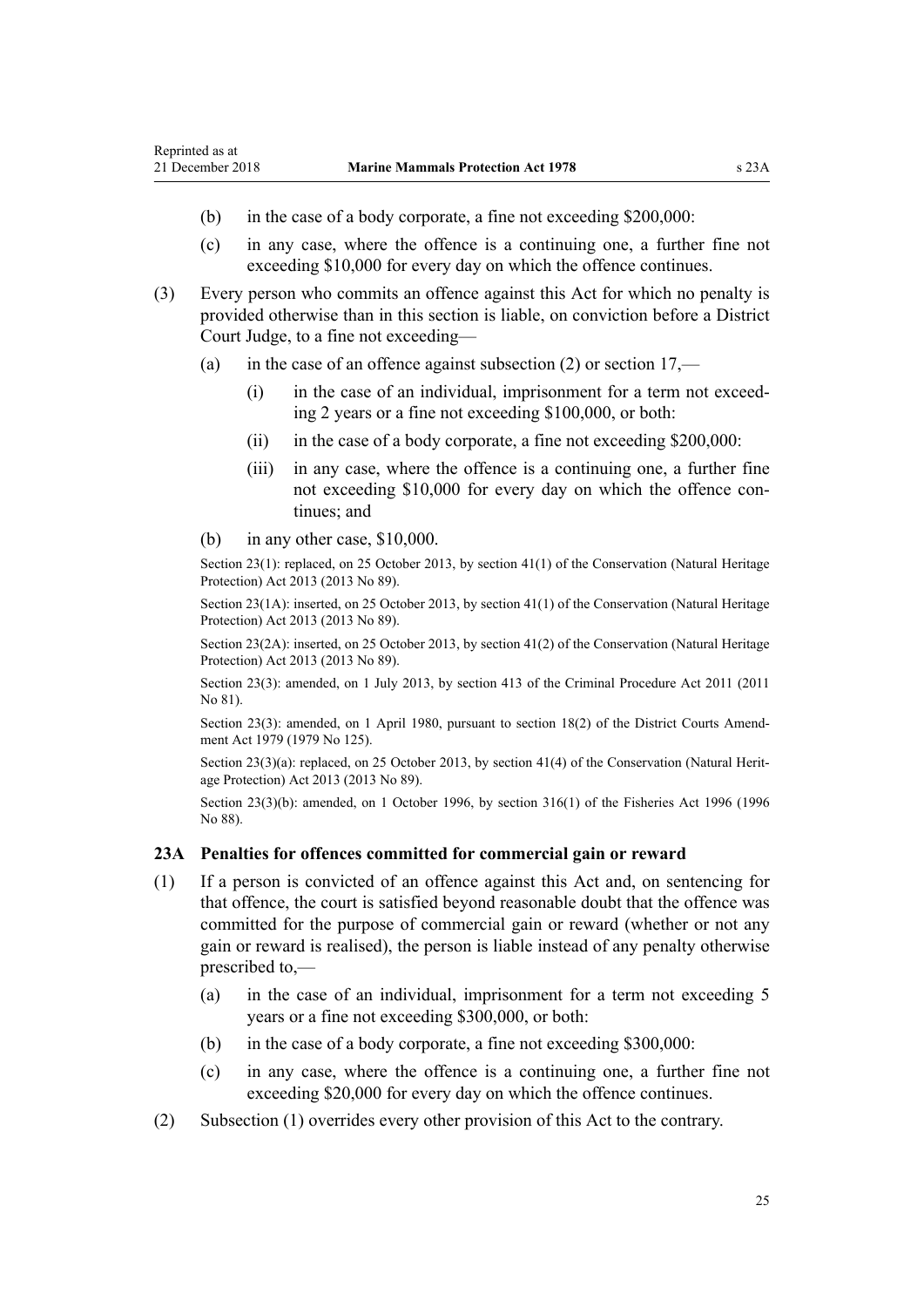<span id="page-25-0"></span>Section 23A: inserted, on 25 October 2013, by [section 42](http://legislation.govt.nz/pdflink.aspx?id=DLM5469537) of the Conservation (Natural Heritage Protection) Act 2013 (2013 No 89).

#### **24 Onus of proof in respect of certain offences**

Where any person is charged with an offence under this Act arising out of his taking or doing, without a permit or authority, any action for the taking or doing of which a permit or authority is required, the onus shall be on that person to prove that at the relevant time he held the required permit or authority.

## **25 Proceedings in respect of offences**

Despite anything to the contrary in [section 25](http://legislation.govt.nz/pdflink.aspx?id=DLM3360067) of the Criminal Procedure Act 2011, proceedings may be taken under this Act against any person for an offence committed at sea or beyond the outer limits of New Zealand fisheries waters at any time within 12 months from the date on which that person first lands in New Zealand after the commission of the offence or, for an offence committed in New Zealand, within 12 months after the date of the commission of the offence.

Section 25: amended, on 1 July 2013, by [section 413](http://legislation.govt.nz/pdflink.aspx?id=DLM3360714) of the Criminal Procedure Act 2011 (2011 No 81).

#### **26 Defences in respect of certain offences**

- (1) Where any person (not being a New Zealand citizen) is proceeded against in respect of any offence under this Act, it shall be a defence to the proceedings if the defendant proves that the act or omission constituting the offence took place beyond the outer limits of New Zealand fisheries waters or, not being an offence concerning the importing of any marine mammal or marine mammal product, relates only to marine mammals taken beyond those outer limits.
- (2) Where any New Zealand citizen is proceeded against in respect of any offence under this Act, it shall be a defence to the proceedings if the defendant proves that the act or omission constituting the offence took place beyond the outer limits of New Zealand fisheries waters and did not contravene any international agreement to which effect had been given by regulations made under [section](#page-29-0) [28](#page-29-0) or by any other enactment.
- (3) Where any person is proceeded against in respect of any offence under this Act, it shall be a defence to the proceedings if the defendant proves that the act or omission constituting the offence took place in circumstances of stress or emergency and was necessary for the preservation, protection, or maintenance of human life.
- (4) Where any person is proceeded against in respect of killing or injuring any marine mammal contrary to the provisions of this Act or any regulations made under it and the provisions of subsection (1) or subsection (2) or subsection (3) do not apply in the circumstances of the case, it shall be a defence to the proceedings if the defendant proves that the death of or injury to the marine mam-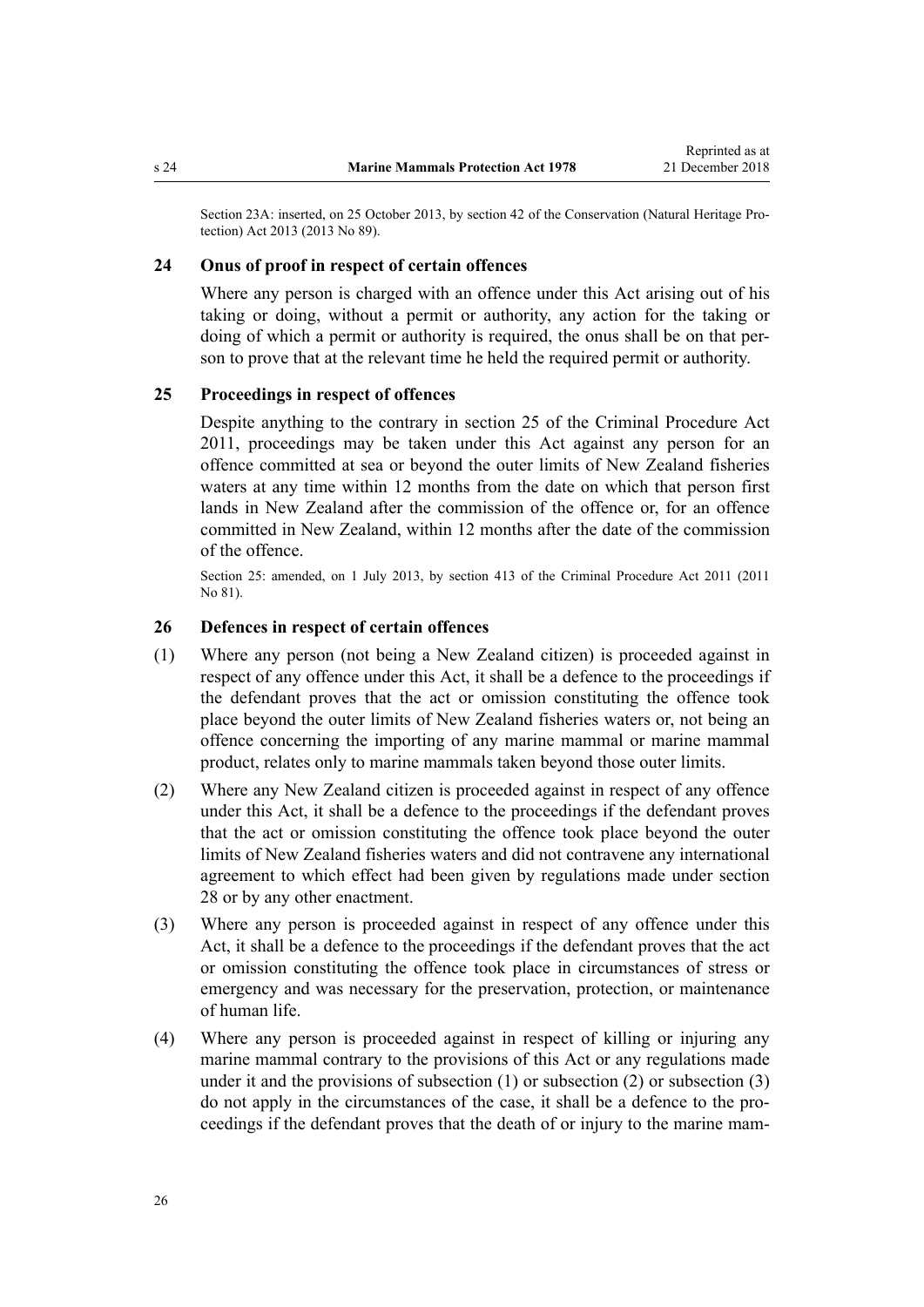<span id="page-26-0"></span>mal was accidental, or incidental, and that the requirements of [section 16](#page-19-0) were complied with.

Section 26(1): amended, on 21 December 2018, by [section 16\(a\)](http://legislation.govt.nz/pdflink.aspx?id=DLM7116194) of the Conservation (Infringement System) Act 2018 (2018 No 61).

Section 26(1): amended, on 21 December 2018, by [section 16\(b\)](http://legislation.govt.nz/pdflink.aspx?id=DLM7116194) of the Conservation (Infringement System) Act 2018 (2018 No 61).

Section 26(2): amended, on 21 December 2018, by [section 16\(a\)](http://legislation.govt.nz/pdflink.aspx?id=DLM7116194) of the Conservation (Infringement System) Act 2018 (2018 No 61).

Section 26(2): amended, on 21 December 2018, by [section 16\(b\)](http://legislation.govt.nz/pdflink.aspx?id=DLM7116194) of the Conservation (Infringement System) Act 2018 (2018 No 61).

Section 26(3): amended, on 21 December 2018, by [section 16\(a\)](http://legislation.govt.nz/pdflink.aspx?id=DLM7116194) of the Conservation (Infringement System) Act 2018 (2018 No 61).

Section 26(3): amended, on 21 December 2018, by [section 16\(b\)](http://legislation.govt.nz/pdflink.aspx?id=DLM7116194) of the Conservation (Infringement System) Act 2018 (2018 No 61).

Section 26(4): amended, on 21 December 2018, by [section 16\(a\)](http://legislation.govt.nz/pdflink.aspx?id=DLM7116194) of the Conservation (Infringement System) Act 2018 (2018 No 61).

Section 26(4): amended, on 21 December 2018, by [section 16\(b\)](http://legislation.govt.nz/pdflink.aspx?id=DLM7116194) of the Conservation (Infringement System) Act 2018 (2018 No 61).

Section 26(4): amended, on 1 October 1996, by [section 316\(1\)](http://legislation.govt.nz/pdflink.aspx?id=DLM399975) of the Fisheries Act 1996 (1996 No 88).

#### **26A Sentence of community work**

A court may sentence any individual who is convicted of an offence against this Act to a sentence of community work, and the provisions of [Part 2](http://legislation.govt.nz/pdflink.aspx?id=DLM135593) of the Sentencing Act 2002 apply with all necessary modifications.

Section 26A: inserted, on 25 October 2013, by [section 43](http://legislation.govt.nz/pdflink.aspx?id=DLM5469539) of the Conservation (Natural Heritage Protection) Act 2013 (2013 No 89).

Section 26A: amended, on 21 December 2018, by [section 17](http://legislation.govt.nz/pdflink.aspx?id=DLM7116195) of the Conservation (Infringement System) Act 2018 (2018 No 61).

#### **27 Liability for causing officer to incur expense**

Where any person causes an officer to incur any expense that he would not otherwise have incurred, by failing to comply with or acting in contravention of any provision of this Act or any regulations made under it, or by failing to comply with or acting in contravention of any order or direction or requirement or conditions reasonably and properly given or imposed in accordance with this Act or any such regulations, that person shall reimburse the Crown for the amount of any such expense that is reasonably and properly incurred, and that amount shall be recoverable from that person as a debt due to the Crown.

#### **27A Infringement offences**

- (1) A person must not—
	- (a) take, possess, export, import, have on board any vessel, vehicle, aircraft, or hovercraft, or have control of any marine mammal otherwise than under this Act or a permit; or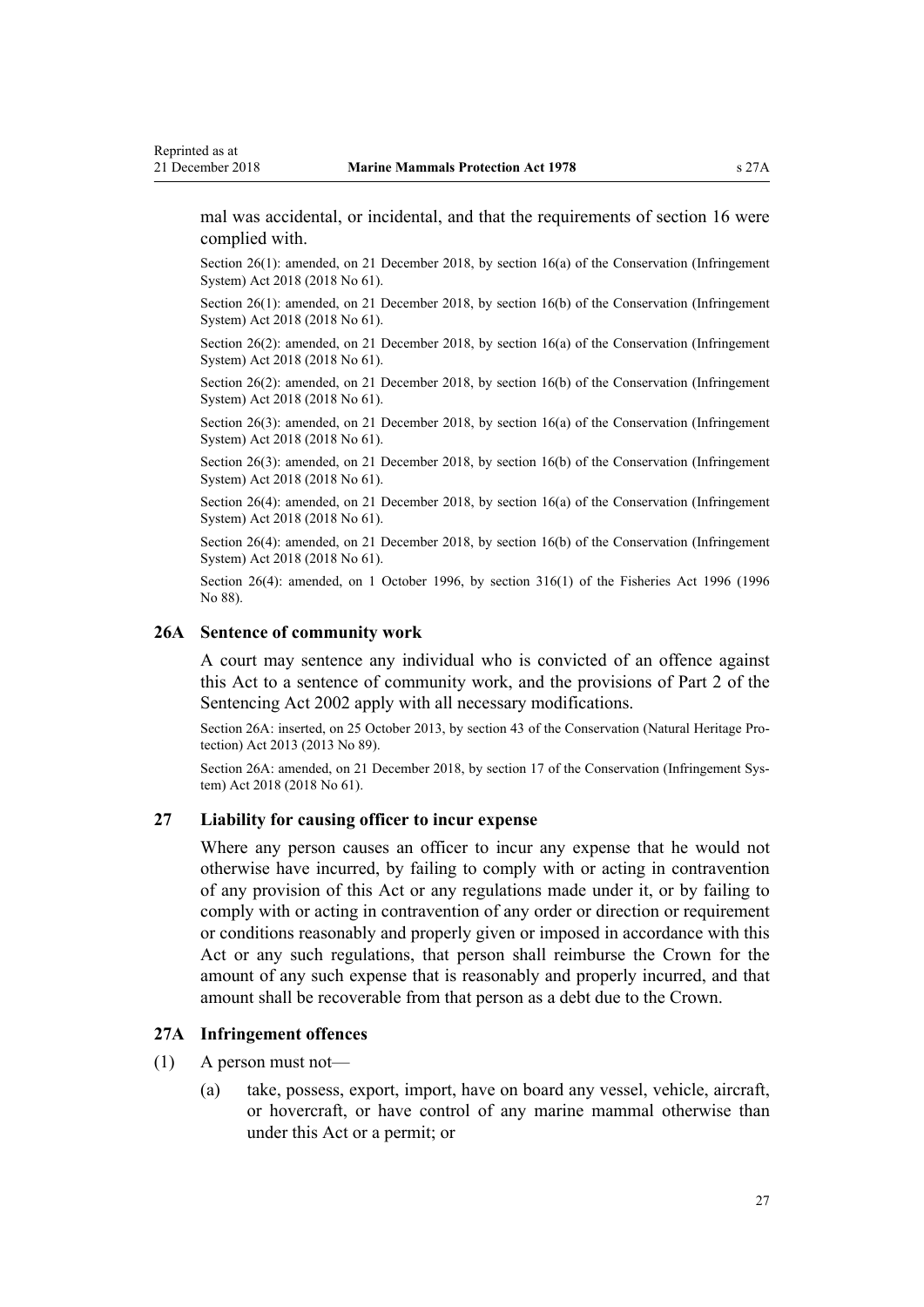- <span id="page-27-0"></span>(b) fail to give the Director-General information that the person is required to give under [section 10\(1\)](#page-15-0); or
- (c) except under the authority of any enactment, place or leave any structure or trap or chemical or other substance in any place where a marine mammal is or is likely to be and that injures or harms, or is likely to injure or harm, any marine mammal; or
- (d) use any vehicle, vessel, aircraft, or hovercraft to herd or harass any marine mammal; or
- (e) contravene or fail to comply with any notice, direction, restriction, requirement, or condition given, made, or imposed under this Act or under any regulations made under this Act.
- (2) A person who fails to comply with this section commits an infringement offence.

Section 27A: inserted, on 21 December 2018, by [section 18](http://legislation.govt.nz/pdflink.aspx?id=DLM7116196) of the Conservation (Infringement System) Act 2018 (2018 No 61).

#### **27B Relationship between infringement offences and other offences**

Nothing in [section 27A](#page-26-0) prevents the prosecution of, and conviction for, an offence in any other section of this Act (instead of proceeding under section 27A).

Section 27B: inserted, on 21 December 2018, by [section 18](http://legislation.govt.nz/pdflink.aspx?id=DLM7116196) of the Conservation (Infringement System) Act 2018 (2018 No 61).

#### **27C Proceedings for infringement offences**

- (1) A person who is alleged to have committed an infringement offence may either—
	- (a) be proceeded against by filing a charging document under [section 14](http://legislation.govt.nz/pdflink.aspx?id=DLM3360057) of the Criminal Procedure Act 2011; or
	- (b) be served with an infringement notice under [section 27E](#page-28-0).
- (2) If an infringement notice has been issued under [section 27E,](#page-28-0) proceedings for the offence to which the notice relates may be commenced in accordance with [section 21](http://legislation.govt.nz/pdflink.aspx?id=DLM311346) of the Summary Proceedings Act 1957, and in that case the provisions of that section apply with all necessary modifications.

Section 27C: inserted, on 21 December 2018, by [section 18](http://legislation.govt.nz/pdflink.aspx?id=DLM7116196) of the Conservation (Infringement System) Act 2018 (2018 No 61).

#### **27D Who may issue infringement notices**

The Director-General may authorise a warranted officer, in writing, to issue infringement notices under this Act.

Section 27D: inserted, on 21 December 2018, by [section 18](http://legislation.govt.nz/pdflink.aspx?id=DLM7116196) of the Conservation (Infringement System) Act 2018 (2018 No 61).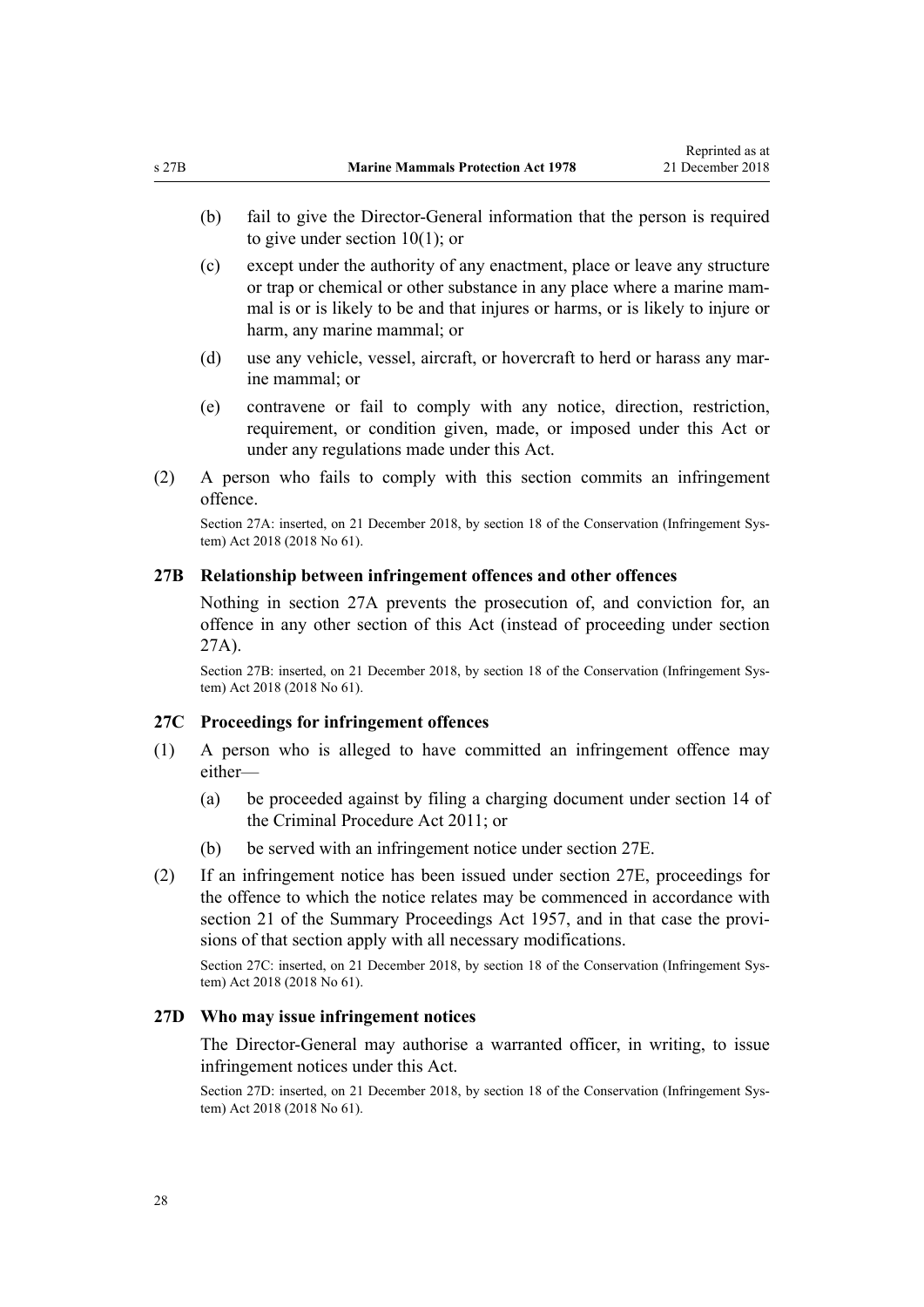## <span id="page-28-0"></span>**27E Infringement notices**

- (1) A warranted officer authorised under [section 27D](#page-27-0) may issue an infringement notice to a person if the warranted officer believes on reasonable grounds that the person is committing, or has committed, an infringement offence.
- (2) The warranted officer may deliver the infringement notice (or a copy of it) in person to the person alleged to have committed an infringement offence or send the notice by post addressed to that person's last known place of residence or business.
- (3) An infringement notice (or a copy of it) sent by post to a person under subsection (2) is to be treated as having been served on that person when it was posted.
- (4) An infringement notice must be in the prescribed form and must contain the following particulars:
	- (a) such details of the alleged infringement offence as are sufficient to fairly inform a person of the time, place, and nature of the alleged offence; and
	- (b) the amount of the infringement fee; and
	- (c) the address of the place at which the infringement fee may be paid; and
	- (d) the time within which the infringement fee must be paid; and
	- (e) a summary of the provisions of [section 21\(10\)](http://legislation.govt.nz/pdflink.aspx?id=DLM311346) of the Summary Proceedings Act 1957; and
	- (f) a statement that the person served with the notice has a right to request a hearing; and
	- (g) a statement of what will happen if the person served with the notice neither pays the infringement fee nor requests a hearing; and
	- (h) any other particulars that may be prescribed.

Section 27E: inserted, on 21 December 2018, by [section 18](http://legislation.govt.nz/pdflink.aspx?id=DLM7116196) of the Conservation (Infringement System) Act 2018 (2018 No 61).

## **27F Reminder notices**

A reminder notice must be in the prescribed form, and must include the same particulars, or substantially the same particulars, as the infringement notice.

Section 27F: inserted, on 21 December 2018, by [section 18](http://legislation.govt.nz/pdflink.aspx?id=DLM7116196) of the Conservation (Infringement System) Act 2018 (2018 No 61).

#### **27G Forfeiture for infringement offence**

- (1) A marine mammal in respect of which an infringement offence is committed is forfeited to the Crown if—
	- (a) the infringement fee for the offence is paid:
	- (b) a copy of a reminder notice in respect of the infringement offence is filed or a reminder notice is deemed to have been filed in a court under [sec](http://legislation.govt.nz/pdflink.aspx?id=DLM311346)[tion 21](http://legislation.govt.nz/pdflink.aspx?id=DLM311346) of the Summary Proceedings Act 1957, as the case requires,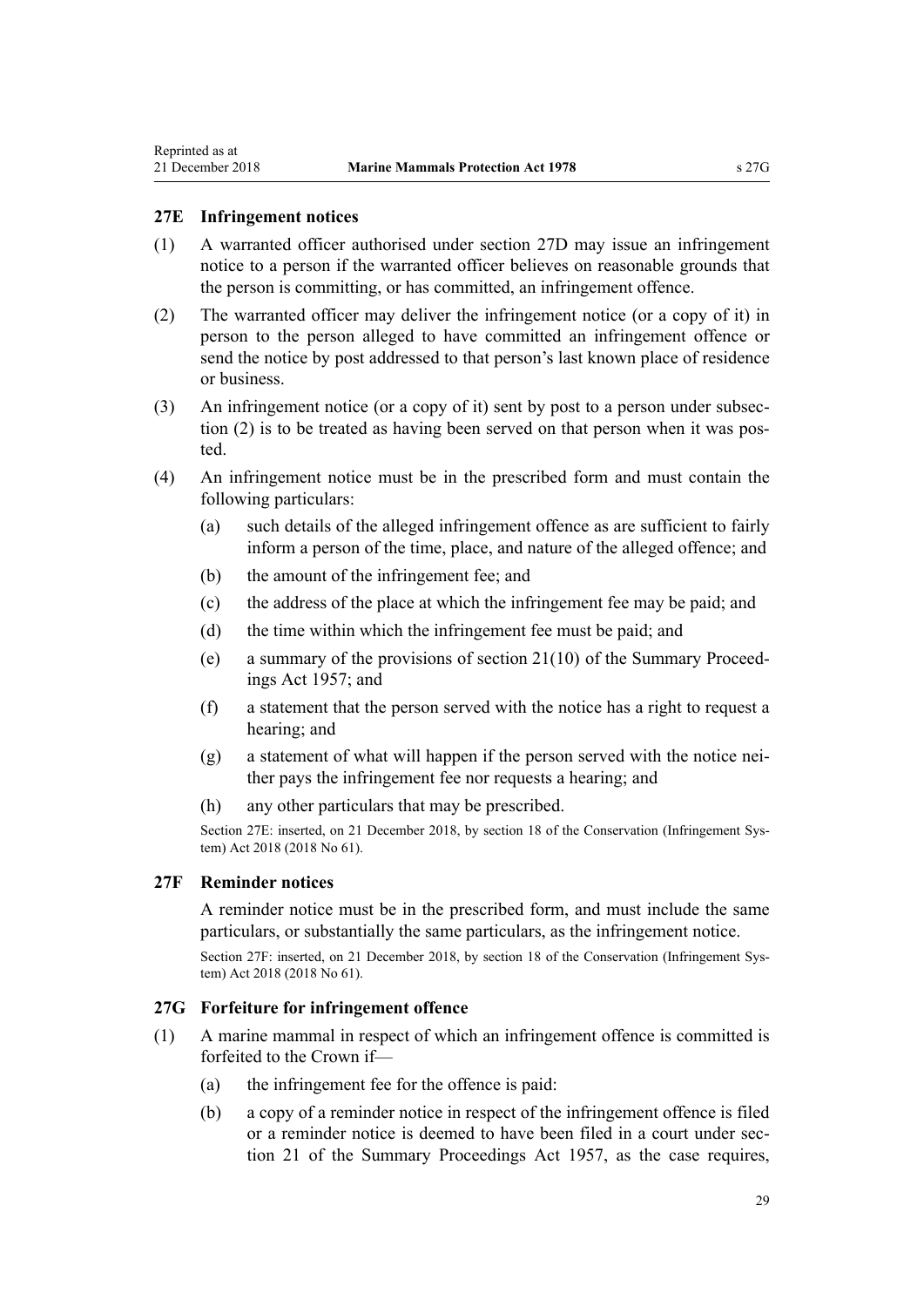<span id="page-29-0"></span>within 6 months after the time when the offence is alleged to have been committed:

- (c) the informant and the person enter into an arrangement under [section](http://legislation.govt.nz/pdflink.aspx?id=DLM311346) [21\(3A\)](http://legislation.govt.nz/pdflink.aspx?id=DLM311346) of the Summary Proceedings Act 1957 allowing the person to pay the relevant infringement fee by instalments:
- (d) the person is found guilty, or admits the commission, of the infringement offence.
- (2) In addition, the court may order that any vessels, vehicles, aircraft, hovercraft, gear, nets, tackle, equipment, or apparatus used in respect of the commission of the infringement offence be forfeited to the Crown if—
	- (a) proceedings in respect of an infringement offence against [section](#page-26-0)  $27A(1)(a)$  are commenced by the filing of a charging document under the [Criminal Procedure Act 2011](http://legislation.govt.nz/pdflink.aspx?id=DLM3359902); and
	- (b) a person is found guilty, or admits the commission, of the infringement offence.
- (3) Items that are forfeited to the Crown may be disposed of as the Minister thinks fit.

Section 27G: inserted, on 21 December 2018, by [section 18](http://legislation.govt.nz/pdflink.aspx?id=DLM7116196) of the Conservation (Infringement System) Act 2018 (2018 No 61).

#### **27H Payment of infringement fees**

All infringement fees paid in respect of infringement offences must be paid into a Crown Bank Account.

Section 27H: inserted, on 21 December 2018, by [section 18](http://legislation.govt.nz/pdflink.aspx?id=DLM7116196) of the Conservation (Infringement System) Act 2018 (2018 No 61).

#### **27I Penalties for infringement offences**

A person who commits an infringement offence is liable on conviction to—

- (a) the infringement fee prescribed in regulations for that offence; or
- (b) a fine imposed by a court not exceeding the maximum fine prescribed in regulations for that offence.

Section 27I: inserted, on 21 December 2018, by [section 18](http://legislation.govt.nz/pdflink.aspx?id=DLM7116196) of the Conservation (Infringement System) Act 2018 (2018 No 61).

### **28 Regulations**

- (1) The Governor-General may, from time to time by Order in Council, make regulations for all or any of the following purposes:
	- (a) prescribing the manner in which any marine mammal may be measured:
	- (b) prescribing forms of applications and of permits required for the purposes of this Act: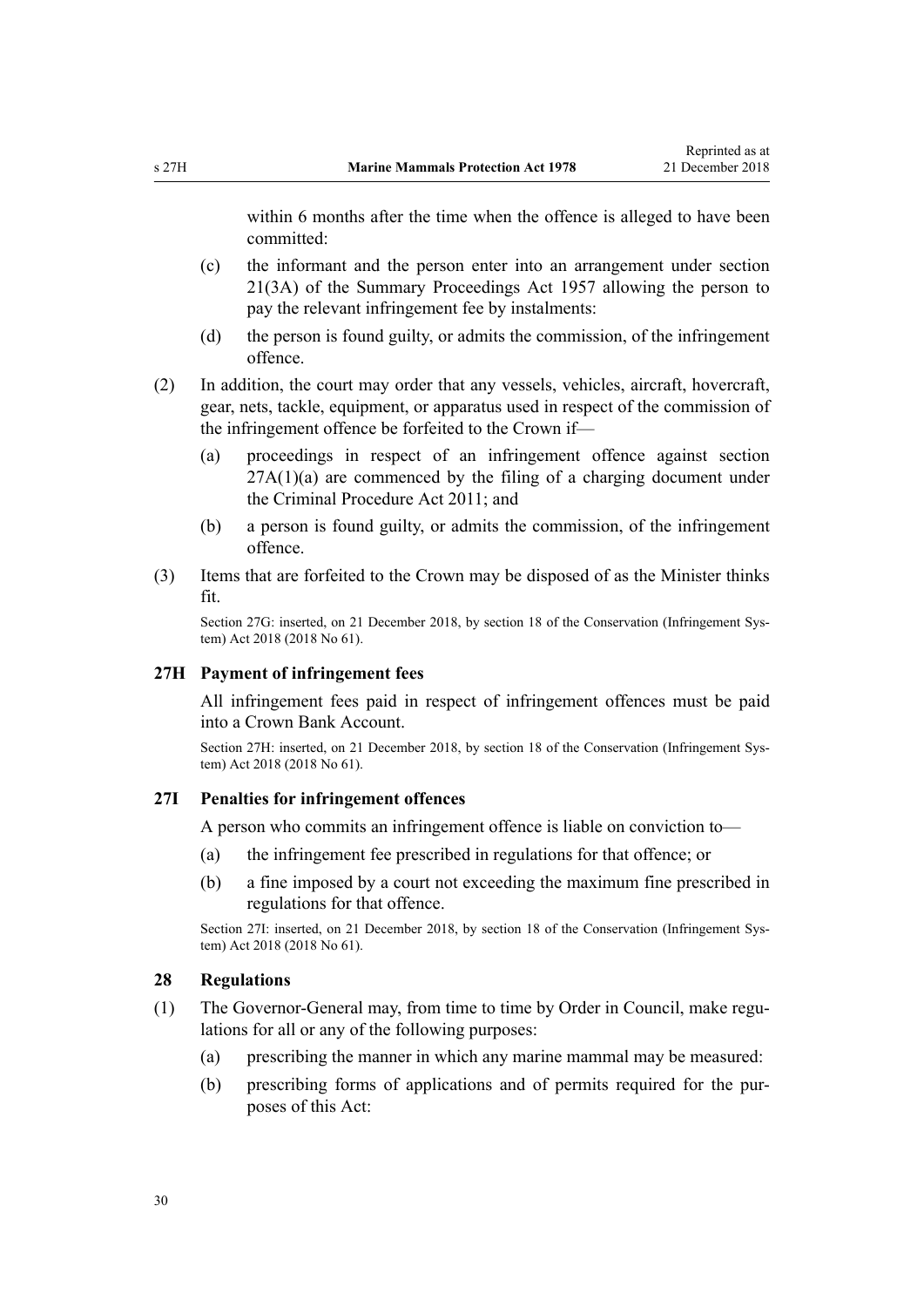- (c) prescribing the amount of any deposit or fees to be paid in respect of any application made under this Act, and in respect of the granting of any permit:
- (d) prescribing conditions pursuant to which permits may be issued, and conditions which may be attached to permits already issued:
- (e) prescribing and limiting the number of permits of any class or classes that may be issued in any year:
- (f) prescribing the amount of any deposit, bond, or security, which may be required under this Act:
- $(g)$  giving effect to the terms of any international agreement to which New Zealand is a party:
- (h) regulating, prohibiting, or restricting the sale, distribution, custody, carriage, packaging, handling, or use of any marine mammal, marine mammal product, or any product containing anything derived from a marine mammal:
- (i) regulating, prohibiting, or restricting the keeping of any marine mammal, marine mammal product, or any product containing anything derived from a marine mammal:
- (ia) prescribing infringement offences for the contravention of regulations made under this Act:
- (ib) prescribing penalties for infringement offences, which,—
	- (i) in the case of infringement fees, must not be more than \$1,000; and
	- (ii) in the case of maximum fines, must not be more than twice the amount of the infringement fee for the offence:
- (ic) prescribing information to be included in infringement notices and reminder notices:
- (j) providing for such other matters as are contemplated by or necessary for giving full effect to the provisions of this Act and for its due administration.
- (2) The Governor-General may, from time to time by Order in Council, make such regulations as the Governor-General in Council thinks necessary or expedient for the protection, conservation, or management of any marine mammal.
- (3) Any regulations under this section may apply generally throughout New Zealand or New Zealand fisheries waters or may be made to apply only within such area or areas as may be specified in the regulations.
- (4) Any regulations under this section may confer on the Minister or on the Director-General power to issue, in such manner as may be prescribed, instructions, orders, requirements, permits, authorities, or notices for the purpose of ensuring the protection, management, or conservation of any marine mammal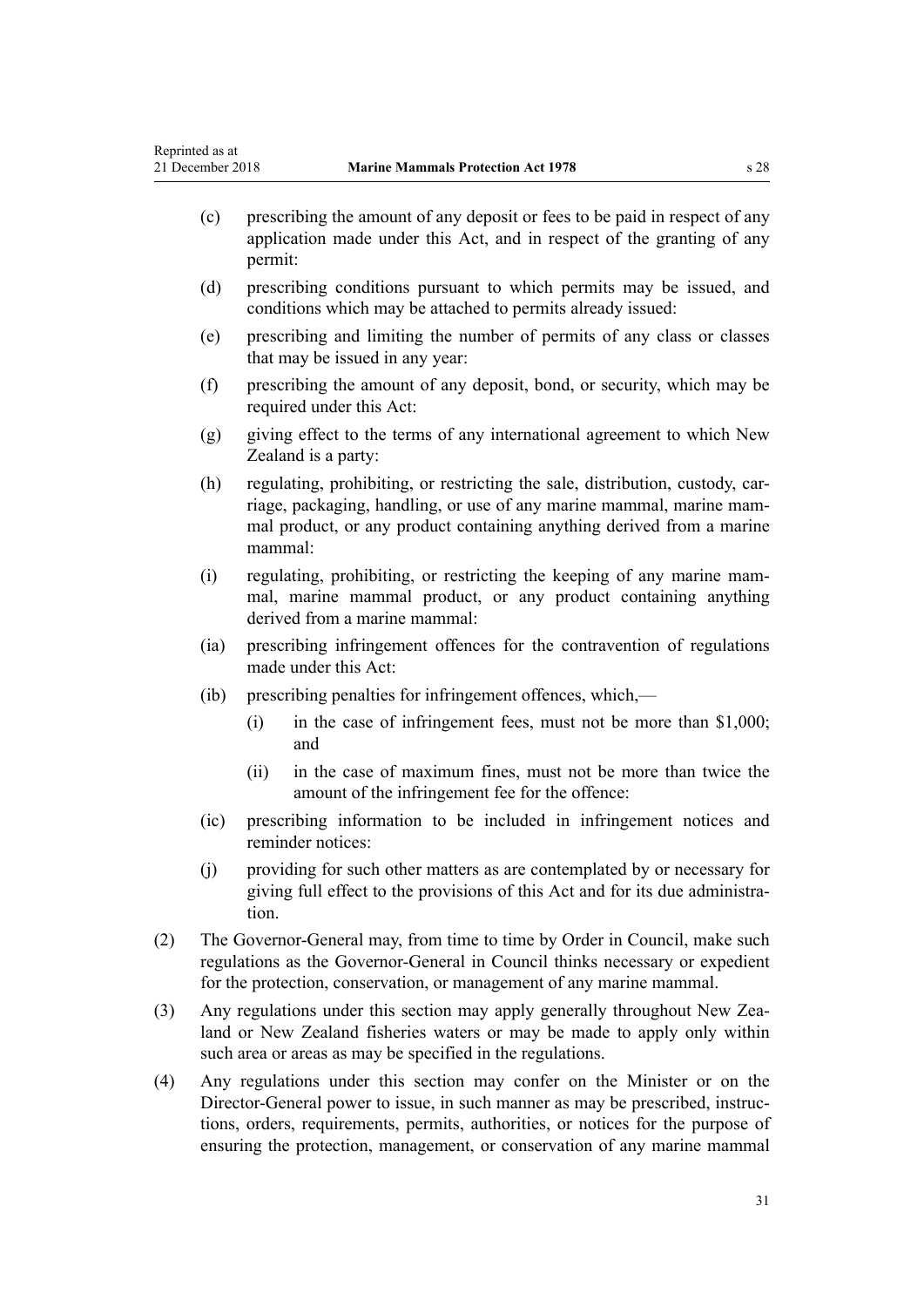<span id="page-31-0"></span>and, where the regulations so provide, any such instruction, order, requirement, permit, authority, or notice shall have effect according to its tenor and shall be complied with by all persons affected by it.

Section 28(1)(ia): inserted, on 21 December 2018, by [section 19](http://legislation.govt.nz/pdflink.aspx?id=DLM7116206) of the Conservation (Infringement System) Act 2018 (2018 No 61).

Section 28(1)(ib): inserted, on 21 December 2018, by [section 19](http://legislation.govt.nz/pdflink.aspx?id=DLM7116206) of the Conservation (Infringement System) Act 2018 (2018 No 61).

Section 28(1)(ic): inserted, on 21 December 2018, by [section 19](http://legislation.govt.nz/pdflink.aspx?id=DLM7116206) of the Conservation (Infringement System) Act 2018 (2018 No 61).

## **29 Costs of administering Act, receipts**

- (1) All costs and expenses properly incurred by any person for the purposes of this Act shall be met from money appropriated by Parliament for the purpose.
- (2) All fees or other money (except fines) received pursuant to this Act shall be deemed to be a receipt of the Department of Conservation and shall be accounted for accordingly.

Section 29(2): amended, on 1 April 1987, by [section 65\(1\)](http://legislation.govt.nz/pdflink.aspx?id=DLM106995) of the Conservation Act 1987 (1987 No 65).

## **30 Amendments, repeals, and revocations**

- (1) The enactments specified in the [Schedule](#page-33-0) are hereby amended in the manner indicated in that schedule.
- (2) The following enactments are hereby repealed:
	- (a) the Whaling Industry Act 1935:
	- (b) the Whaling Industry Amendment Act 1974:
	- (c) the Fisheries Amendment Act 1956.
- (3) The following regulations are hereby revoked:
	- (a) the Whaling Industry Regulations 1961:
	- (b) the Whaling Industry Regulations 1961, Amendment No 1:
	- (c) the Whaling Industry Regulations 1961, Amendment No 2:
	- (d) the Seal Fishery Regulations 1946:
	- (e) the Seal Fishery Regulations 1946, Amendment No 7:
	- (f) the Seal Fishery Regulations 1946, Amendment No 11.
- (4) As from the commencement of this Act, the enactments of the Parliament of the United Kingdom intituled—
	- (a) the Seal Fisheries (North Pacific) Act 1895, 58 and 59 Vict, c 21; and
	- (b) the Seal Fisheries (North Pacific) Act 1912, 2 and 3 Geo 5, c 10—

shall cease to have effect as part of the law of New Zealand.

(5) The following Orders in Council are hereby consequentially revoked: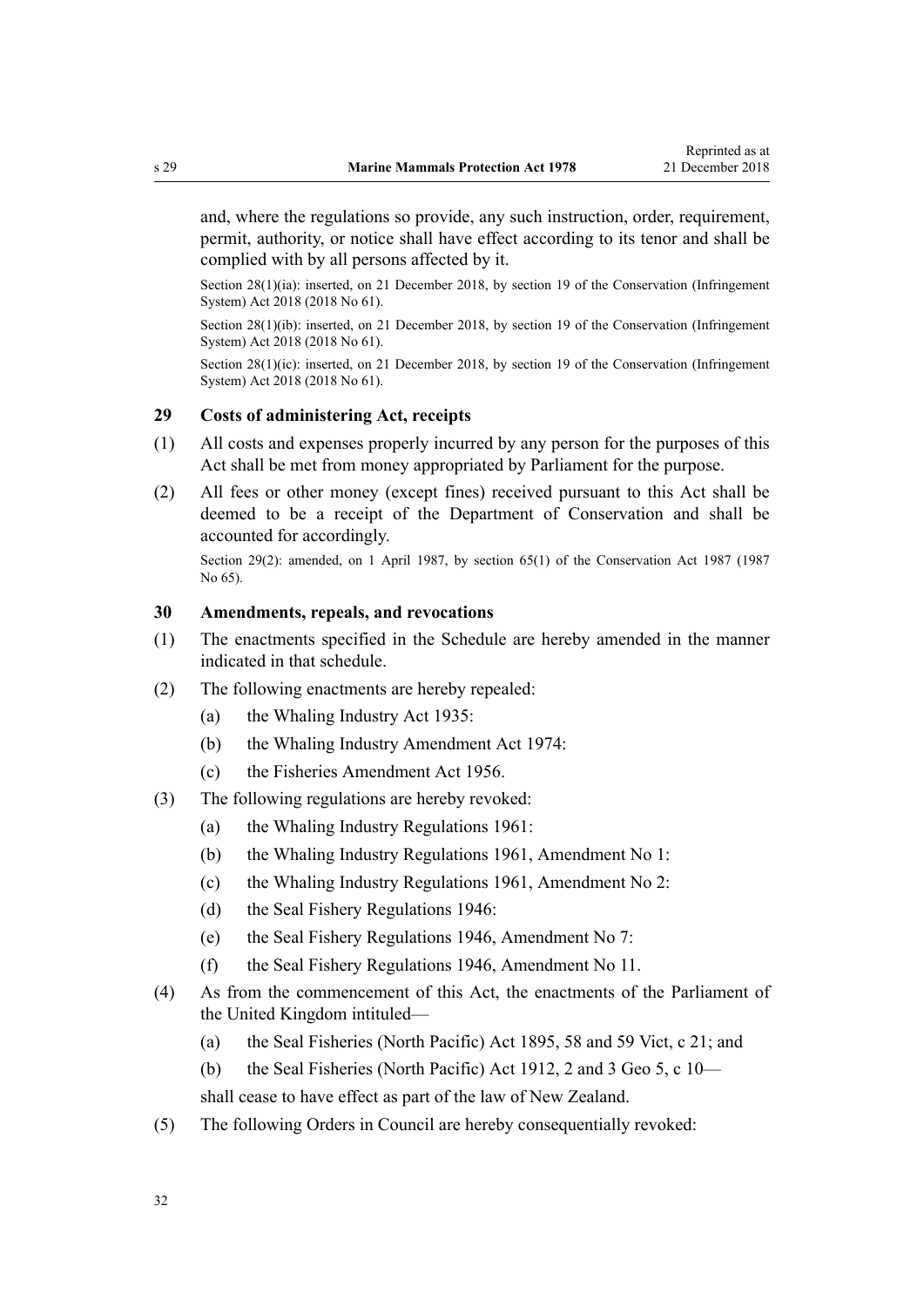- (a) the Order in Council dated 4 March 1913, and published in the *Gazette* on 13 March 1913 at page 815, whereby consent was given to sections 3 and 4 of the enactment mentioned in subsection (4)(b) of this section being extended to New Zealand:
- (b) the Order in Council dated 18 August 1913, and published in the *Gazette* on 21 August 1913 at pages 2633 and 2634, whereby a date was declared for the sections mentioned in paragraph (a) of this subsection to come into operation in New Zealand.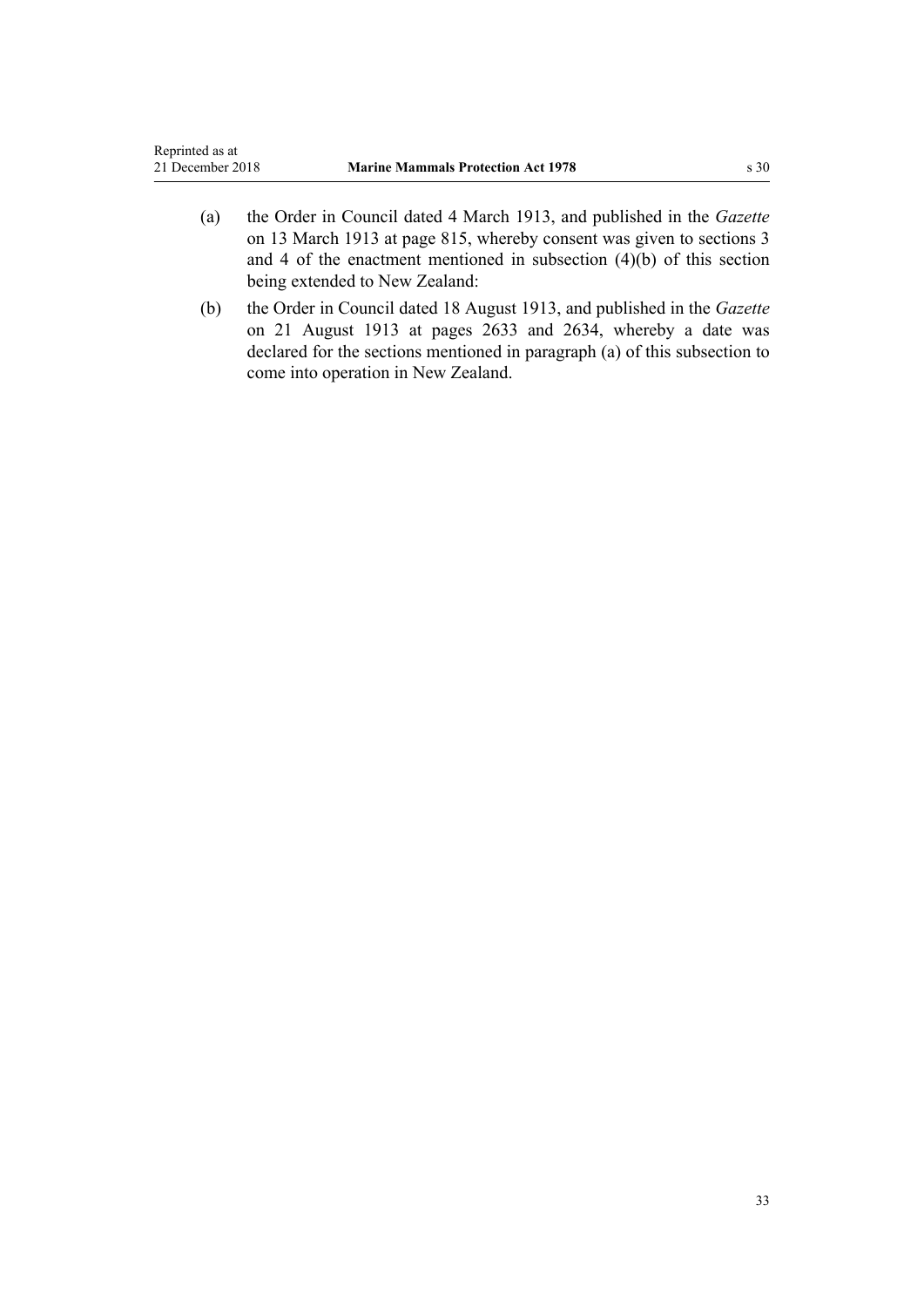## **Schedule Enactments amended**

[s 30\(1\)](#page-31-0)

#### <span id="page-33-0"></span>**Animals Protection Act 1960 (1960 No 30)**

*Amendment(s) incorporated in the Act(s)*.

## **Fisheries Act 1908 (1908 No 65) (Reprinted 1976, Vol 5, p 3705)**

*Amendment(s) incorporated in the Act(s)*.

**Fisheries Amendment Act 1948 (1948 No 11) (Reprinted 1976, Vol 5, p 3793)** *Amendment(s) incorporated in the Act(s)*.

**Fisheries Amendment Act 1959 (1959 No 8) (Reprinted 1976, Vol 5, p 3796)** *Amendment(s) incorporated in the Act(s)*.

**Fisheries Amendment Act 1967 (1967 No 49) (Reprinted 1976, Vol 5, p 3836)** *Amendment(s) incorporated in the Act(s)*.

**Fisheries Amendment Act (No 2) 1969 (1969 No 57) (Reprinted 1976, Vol 5, p 3840)**

*Amendment(s) incorporated in the Act(s)*.

## **Fisheries Amendment Act (No 2) 1977 (1977 No 131)**

*Amendment(s) incorporated in the Act(s)*.

## **Ministry of Agriculture and Fisheries Act 1953 (1953 No 7) (Reprinted 1972, Vol 3, p 2575)**

*Amendment(s) incorporated in the Act(s)*.

#### **Territorial Sea and Exclusive Economic Zone Act 1977 (1977 No 28)**

*Amendment(s) incorporated in the [Act\(s\)](http://legislation.govt.nz/pdflink.aspx?id=DLM442578)*.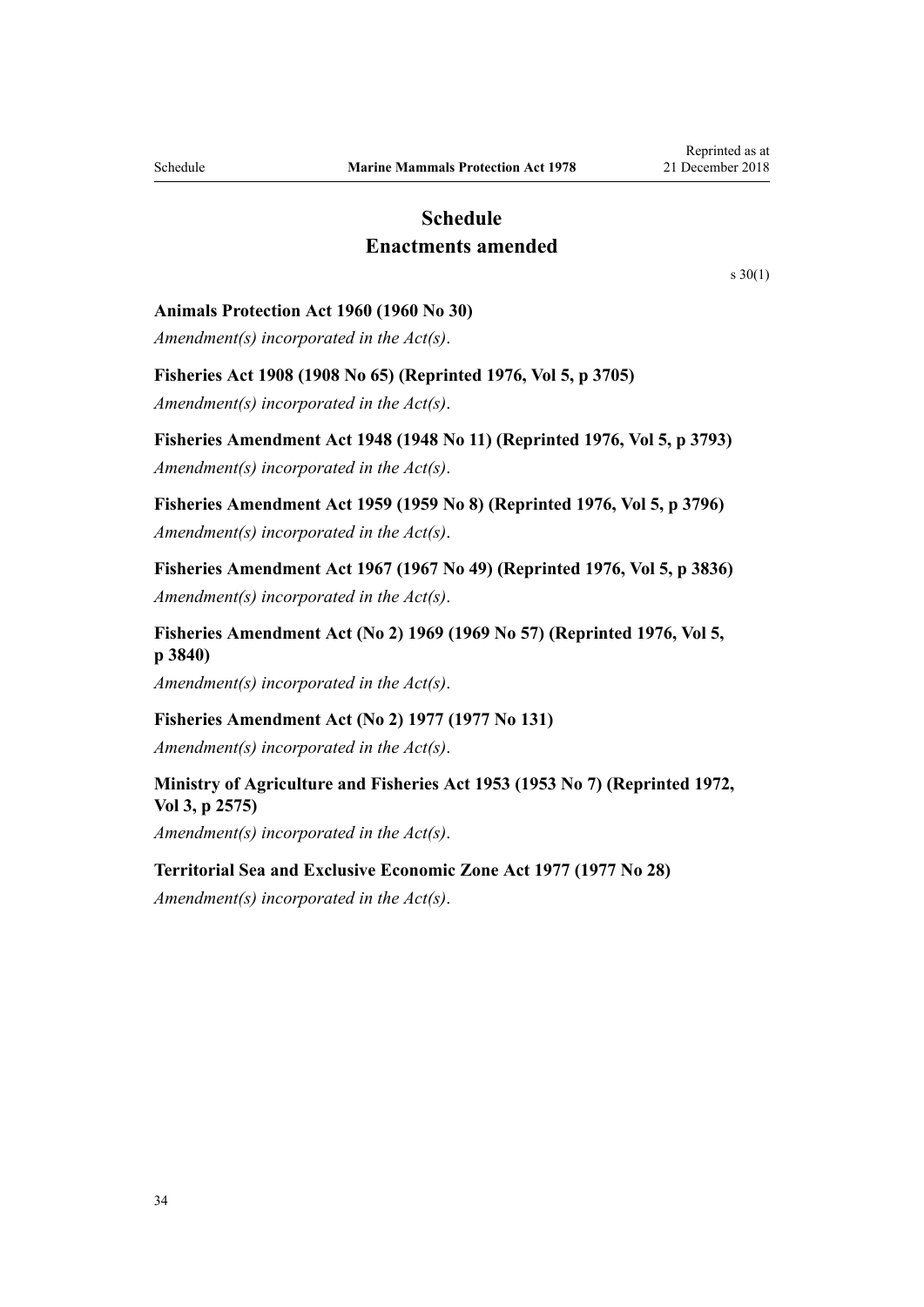#### **Reprints notes**

#### *1 General*

This is a reprint of the Marine Mammals Protection Act 1978 that incorporates all the amendments to that Act as at the date of the last amendment to it.

#### *2 Legal status*

Reprints are presumed to correctly state, as at the date of the reprint, the law enacted by the principal enactment and by any amendments to that enactment. [Section 18](http://legislation.govt.nz/pdflink.aspx?id=DLM2998516) of the Legislation Act 2012 provides that this reprint, published in electronic form, has the status of an official version under [section 17](http://legislation.govt.nz/pdflink.aspx?id=DLM2998515) of that Act. A printed version of the reprint produced directly from this official electronic version also has official status.

### *3 Editorial and format changes*

Editorial and format changes to reprints are made using the powers under [sec](http://legislation.govt.nz/pdflink.aspx?id=DLM2998532)[tions 24 to 26](http://legislation.govt.nz/pdflink.aspx?id=DLM2998532) of the Legislation Act 2012. See also [http://www.pco.parlia](http://www.pco.parliament.govt.nz/editorial-conventions/)[ment.govt.nz/editorial-conventions/](http://www.pco.parliament.govt.nz/editorial-conventions/).

#### *4 Amendments incorporated in this reprint*

Conservation (Infringement System) Act 2018 (2018 No 61): [Part 2](http://legislation.govt.nz/pdflink.aspx?id=DLM7116186) Customs and Excise Act 2018 (2018 No 4): [section 443\(3\)](http://legislation.govt.nz/pdflink.aspx?id=DLM7039957) [Marine Mammals Protection Amendment Act 2015](http://legislation.govt.nz/pdflink.aspx?id=DLM6413200) (2015 No 24) Conservation (Natural Heritage Protection) Act 2013 (2013 No 89): [Part 6](http://legislation.govt.nz/pdflink.aspx?id=DLM5469533) Search and Surveillance Act 2012 (2012 No 24): [sections 274,](http://legislation.govt.nz/pdflink.aspx?id=DLM4356800) [275](http://legislation.govt.nz/pdflink.aspx?id=DLM2137023) Criminal Procedure Act 2011 (2011 No 81): [section 413](http://legislation.govt.nz/pdflink.aspx?id=DLM3360714) Veterinarians Act 2005 (2005 No 126): [section 95](http://legislation.govt.nz/pdflink.aspx?id=DLM364659) Local Government Act 2002 (2002 No 84): [section 262](http://legislation.govt.nz/pdflink.aspx?id=DLM174088) Animal Welfare Act 1999 (1999 No 142): [section 194](http://legislation.govt.nz/pdflink.aspx?id=DLM51965) Fisheries (Remedial Issues) Amendment Act 1998 (1998 No 67): [section 36](http://legislation.govt.nz/pdflink.aspx?id=DLM427273) Fisheries Act 1996 (1996 No 88): [sections 314\(1\)\(v\)](http://legislation.govt.nz/pdflink.aspx?id=DLM399971), [316\(1\)](http://legislation.govt.nz/pdflink.aspx?id=DLM399975) Ministry of Agriculture and Fisheries (Restructuring) Act 1995 (1995 No 31): [section 6\(1\)\(a\)](http://legislation.govt.nz/pdflink.aspx?id=DLM366838) Antarctica (Environmental Protection) Act 1994 (1994 No 119): [section 56\(1\)](http://legislation.govt.nz/pdflink.aspx?id=DLM343623) Marine Mammals Protection Amendment Act 1994 (1994 No 111) Maritime Transport Act 1994 (1994 No 104): [section 203](http://legislation.govt.nz/pdflink.aspx?id=DLM336920) Conservation Law Reform Act 1990 (1990 No 31): [sections 106,](http://legislation.govt.nz/pdflink.aspx?id=DLM209173) [107](http://legislation.govt.nz/pdflink.aspx?id=DLM209182) State Sector Act 1988 (1988 No 20): [section 90\(a\)](http://legislation.govt.nz/pdflink.aspx?id=DLM130377) State-Owned Enterprises Amendment Act 1987 (1987 No 117): section 11(1) Conservation Act 1987 (1987 No 65): [section 65\(1\)](http://legislation.govt.nz/pdflink.aspx?id=DLM106995) Fisheries Act 1983 (1983 No 14): [section 108\(1\)](http://legislation.govt.nz/pdflink.aspx?id=DLM70539) District Courts Amendment Act 1979 (1979 No 125): [section 18\(2\)](http://legislation.govt.nz/pdflink.aspx?id=DLM35085) Marine Mammals Protection Amendment Act 1979 (1979 No 98)